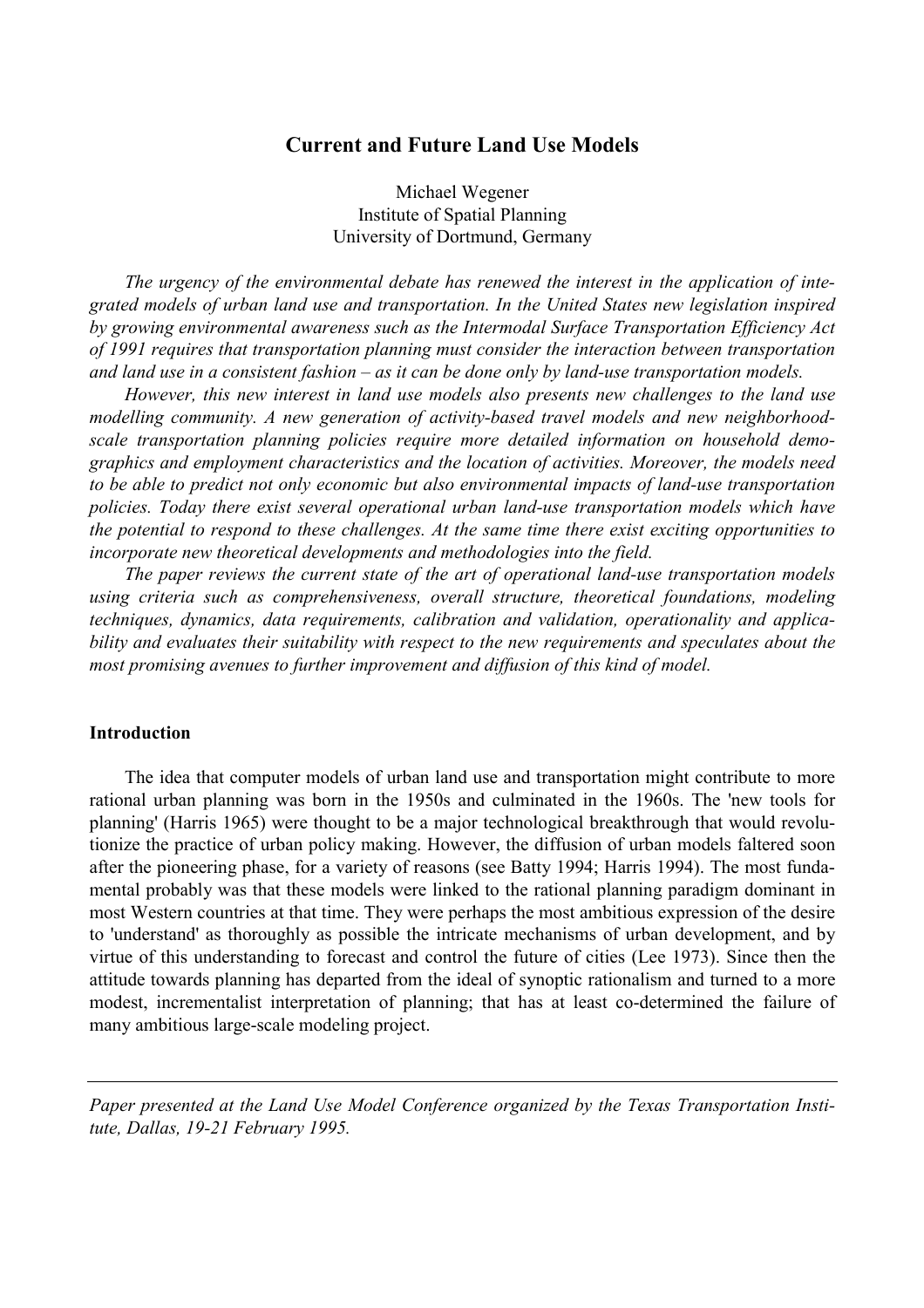However, today the urgency of the environmental debate has renewed the interest in integrated models of urban land use and transport. There is growing consensus that the negative environmental impacts of transportation cannot be reduced by transportation policies alone but that they have to be complemented by measures to reduce the need for mobility by promoting higher-density, mixed-use urban forms more suitable for public transport. In the United States new legislation inspired by growing environmental awareness such as the Intermodal Surface Transportation Efficiency Act of 1991 requires that transportation planning must consider the interaction between transportation and land use in a consistent fashion – as it can be done only by land-use transportation models.

However, this new interest in land use models also presents new challenges to the land use modelling community. A new generation of travel models such as activity-based travel demand models require more detailed information on household demographics and employment characteristics, and new neighborhood-scale transportation planning policies to promote the use of public transport, walking and cycling require more detailed information on the precise location of activities. In addition, the models need to be able to predict not only economic but also environmental impacts of land-use transportation policies, and this requires small area forecasts of emissions from stationary and mobile sources as well as of immissions in terms of affected population.

Today there exist several operational urban land-use transportation models which have the potential to respond to these challenges. There is a small but tightly knit network of urban modelers dispersed across four continents. There are a dozen or so operational urban/regional models of varying degrees of comprehensiveness and sophistication that have been and are being applied to real-life metropolitan regions for purposes of research and/or policy analysis. Rapid advances in information and computing technology have removed technical barriers besetting earlier generations of land-use transportation models. At the same time there exist exciting opportunities to incorporate new theoretical developments and methodologies into the field.

This paper reviews the current state of the art of operational land-use transportation models using criteria such as comprehensiveness, overall structure, theoretical foundations, modeling techniques, dynamics, data requirements, calibration and validation, operationality and applicability and evaluates their suitability with respect to the new requirements and speculates about the most promising avenues to further improvement and diffusion of this kind of model.

## **The Map of Urban Modeling**

Before proceeding, it is necessary to define the type of model considered in this paper. The first distinction is that the term model is used here to indicate mathematical models implemented on a computer and designed to analyze and forecast the development of urban or regional land use systems. The second distinction is that the models must be comprehensive, i.e. they must integrate the most essential processes of spatial development; this implies that they must include at least urban land use, where land use denotes a range of land uses such as residential, industrial and commercial. This excludes partial models addressing only one subsystem such as housing or retail. It is essential that the links from transport to land use is considered in the models; transportation itself may be modelled either endogenously or by an exogenous transportation model. The models must be *operational* in the sense that they have been implemented, calibrated and used for policy analysis for at least one metropolitan region.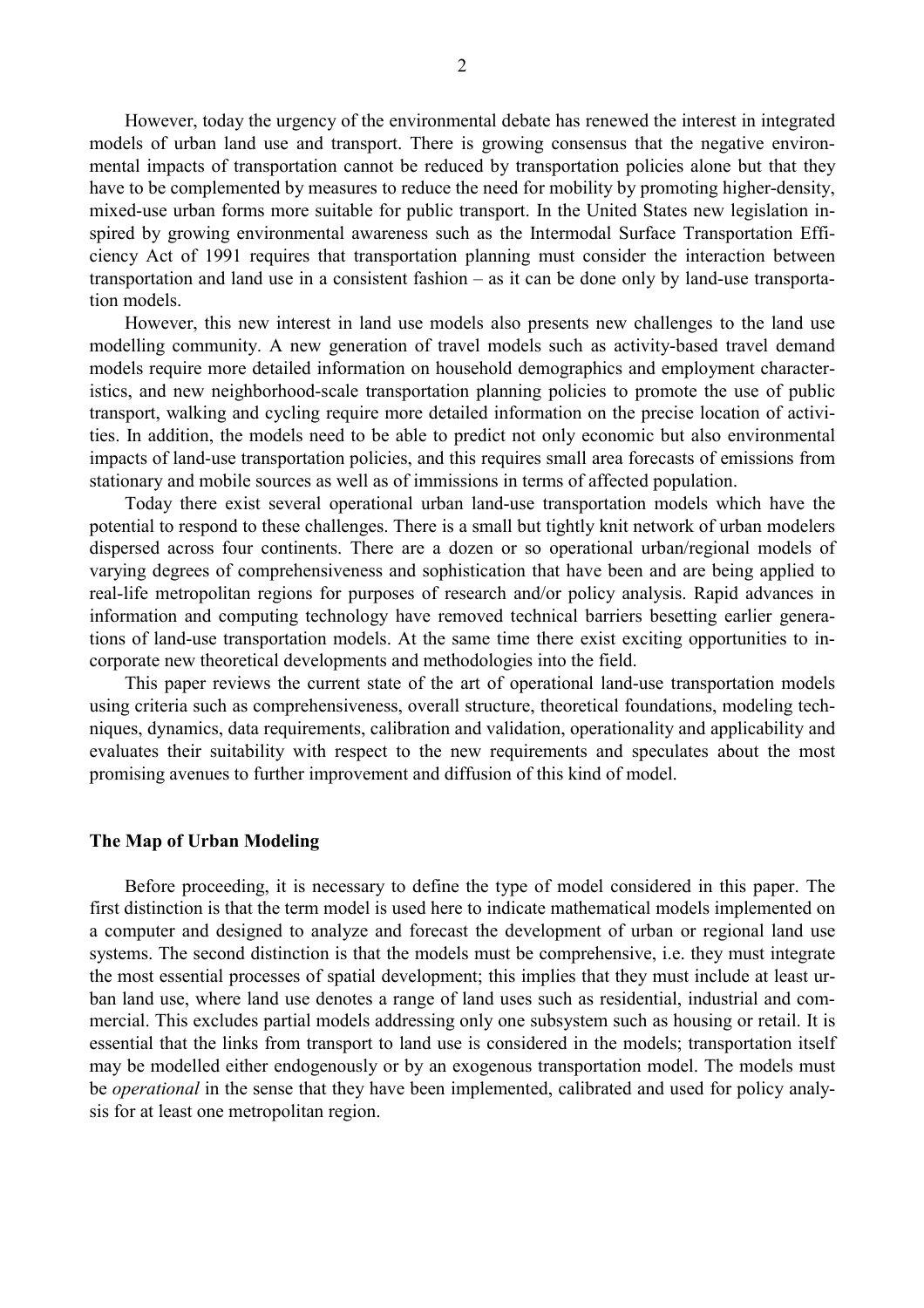The number of real-world applications of models falling under the above definition has increased steadily over the last decade. There are more than twenty university laboratories, public agencies or private firms on four continents where research and development in urban and regional modeling is actively being conducted, and there are a dozen or so operational urban/regional models of varying comprehensiveness and sophistication that have been or are being applied to real-life metropolitan regions for research and/or policy analysis.

In this section the geographical distribution of contemporary urban modeling research all over the world is presented. Figure 1 shows the map of active urban/regional modeling centers in the late 1980s and early 1990s and the names of their principal researchers.



*Figure 1. The map of active urban modeling centers.*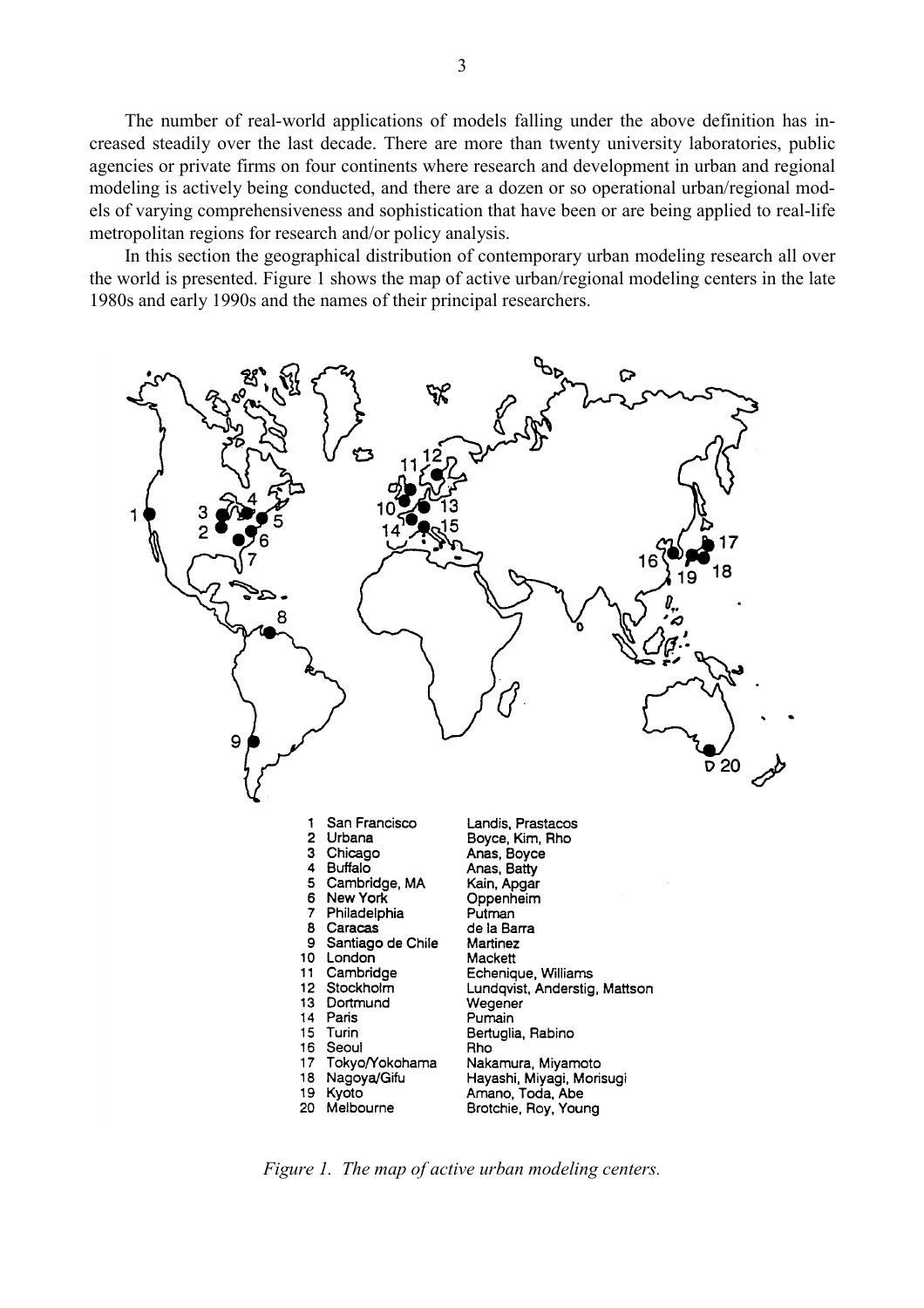The twenty centers in Figure 1 are numbered from west to east and are associated with the following individuals and modeling projects (more detailed information is contained in Wegener 1994):

1 *San Francisco*. The Bay Area is the home of the Projective Optimization Land Use Informations System (POLIS) of the San Francisco Region, developed for the Association for Bay Area Governments (Prastacos 1986) and of CUFM, the California Urban Futures Model (Landis 1992; 1993; 1994), a successor to the classic BASS (Goldner 1971), developed at the Institute of Urban and Regional Development of the University of California at Berkeley.

2 *Urbana*. At the Department of Civil Engineering of the University of Illinois at Urbana-Champaign nonlinear programming equilibrium models of transportation and location were developed by Boyce (Boyce et al. 1983; 1985; Boyce 1986) and Kim (1989) and Rho (Rho and Kim 1989).

3 *Chicago*. Chicago has been modeled by Anas at Northwestern University in the Chicago Area Transportation and Land-Use Analysis System CATLAS (Anas 1982; 1984) and for the Chicago Area Transportation Study (Anas 1983b; Anas and Duann 1985) and by Boyce at the Urban Transportation Center of the University of Illinois at Chicago (Boyce 1990; Boyce et al. 1992).

4 *Buffalo*. At the State University of New York at Buffalo Anas developed NYSIM, the New York Area Simulation Model (Anas 1992) and CPHMM, the Chicago Prototype Housing Market Model (Anas and Arnott 1991) and a new model, METROSIM, unifying the techniques and concepts of CATLAS, NYSIM and CPHMM. Also in Buffalo, at the National Center for Geographic Information and Analysis, Batty has developed interactive urban models in his research on geographical information systems (Batty 1992).

5 *Cambridge*, MA. HUDS, the Harvard Urban Development Simulation (Kain and Apgar 1985) was the first large-scale urban simulation model employing microsimulation techniques.

6 *New York*. Oppenheim of the City University of New York has produced several equilibrium activity-allocation models (Oppenheim 1986; 1988; 1989).

7 *Philadelphia*. Putman's adaptation of the Lowry modeling framework ITLUP (Integrated Transportation and Land Use Package) has been used for more actual agency policy applications than any other spatial model (Putman 1983; 1991).

8 *Caracas*. TRANUS (Transporte y Uso del Suelo) (de la Barra et al. 1984; de la Barra 1989) has been applied for Latin American cities and for modeling energy use of cities with Rickaby of the Open University of Milton Keynes, United Kingdom (Rickaby 1991).

9 *Santiago de Chile*. Martinez (1991; 1992a; 1992b) developed the '5-Stage Land-Use Transport Model' calibrated for Santiago de Chile.

10 *London*. Mackett at University College, London applied the Leeds Integrated Land-Use/Transport model (LILT) to several British and foreign cities (Mackett 1983; 1990c; 1991a; 1991b) and developed a microsimulation model for Leeds (Mackett 1990a; 1990b).

11 *Cambridge*. MEPLAN, the latest in a sequence of models built on multiregional inputoutput techniques is being applied to numerous urban regions in the world (Echenique et al. 1990; Hunt and Simmonds 1993; Echenique 1994; Williams 1994; Hunt 1994).

12 *Stockholm*. Stockholm has been the study area of TRANSLOC (Transport and Location) developed at the Royal Institute of Technology (Lundqvist 1978; 1979; 1989) and more recent models (Anderstig and Mattson 1991) as well as of other models reviewed in this paper (Anas et al. 1987; Boyce and Lundqvist 1987; Lundqvist et al. 1992).

13 *Dortmund*. At the Institute of Spatial Planning of the University of Dortmund (IRPUD), Wegener developed a model of the Dortmund region (Wegener 1985; 1986a; Wegener et al. 1991).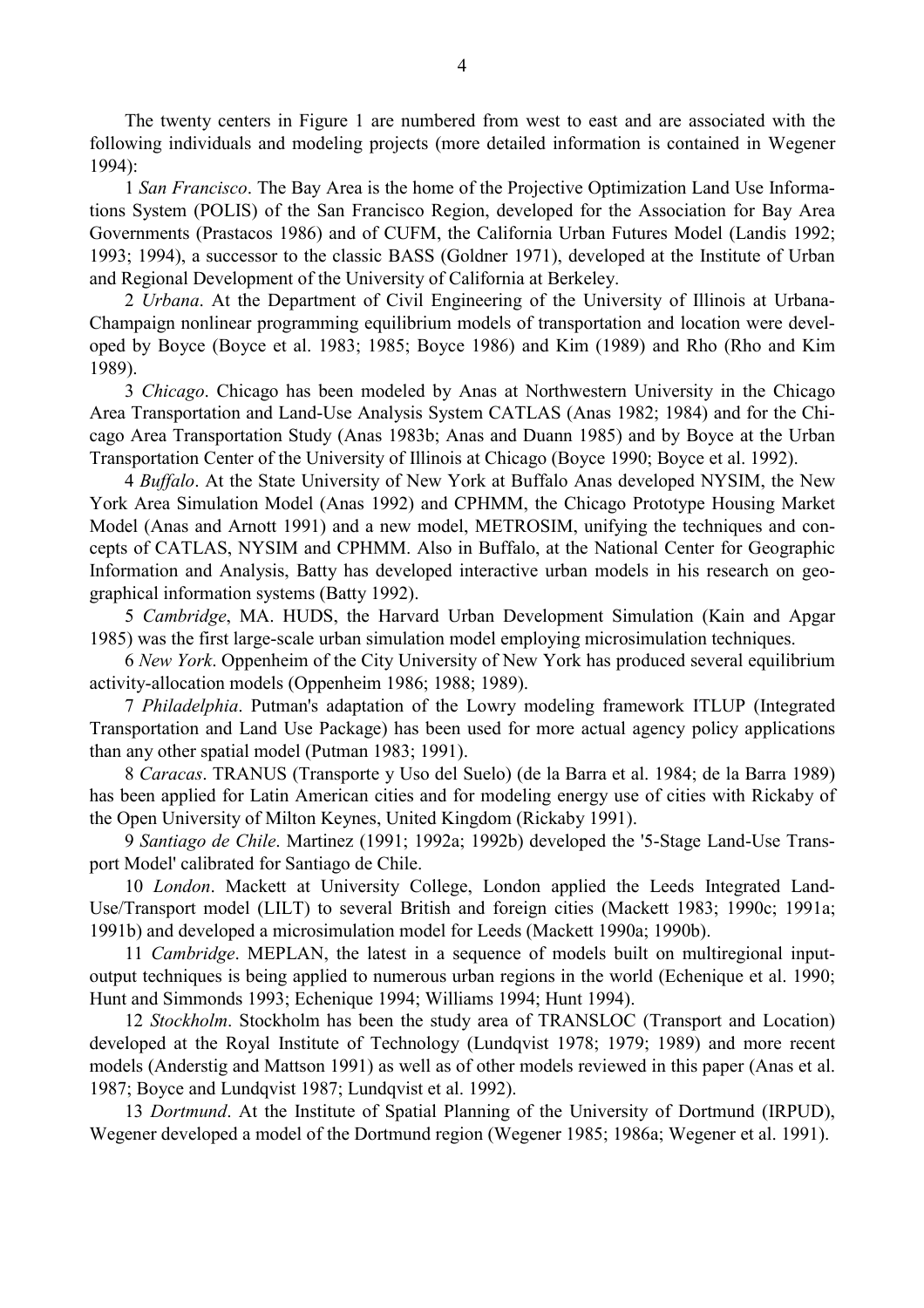14 *Paris*. The Institut National d'Études Démographiques applies dynamic models in the tradition of Allen (Allen and Sanglier 1981) to French cities (Pumain et al. 1984).

15 *Turin*. The Polytechnic of Turin was the origin of a number of models of Piedmont and Rome (Lombardo and Rabino 1984) and of a large dynamic urban model still under development (Bertuglia et al. 1990).

16 *Seoul*. After his work with Kim in Urbana-Champaign, Rho has established an urban modeling group at Hanyang University in Seoul.

17 *Tokyo/Yokohama*. The group of Nakamura at the University of Tokyo implemented the Computer-Aided Land-Use Transport Analysis System (CALUTAS) for the Tokyo metropolitan area (Nakamura et al. 1983) and later spread to Yokohama, where Miyamoto developed the RUR-BAN model (Miyamoto et al. 1986, Miyamoto and Kitazume 1989).

18 *Nagoya/Gifu*. Hayashi at Nagoya University developed a land-use transportation model of Nagoya (Hayashi and Doi 1989; 1992) and a microsimulation model of residential mobility (Hayashi and Tomita 1989). Equilibrium models of transport and regional development have been developed by Miyagi (1989) and Morisugi et al. (1992) at Gifu University.

19 *Kyoto*. Kyoto University has been the origin of an urban model of Kyoto (Amano et al. 1987; 1988) and of a model for the Kanto Region, by Ando (1991).

20 *Melbourne*. The Commonwealth Scientific and Industrial Research Organization (CSIRO) generated the TOPAZ (Technique for Optimal Placement of Activities in Zones) model (Brotchie et al. 1980) and the modeling work of Roy (1992). At Monash University Young and colleagues developed the urban gaming simulation LAND (Gu et al. 1992; Young and Gu 1993).

Several of the above modelers were members of ISGLUTI, the International Study Group of Land Use Transport Interaction, which between 1980 and 1991 under the direction of Webster, Bly and Paulley of the United Kingdom Transport and Road Research Laboratory conducted the largest and most thorough comparative evaluation of large-scale urban models (Webster et al. 1988; Webster and Paulley 1990; Webster and Dasgupta 1991; Paulley and Webster 1991). Today, the role of ISGLUTI has been taken over by the Special Interest Group "Land Use and Transport" of the World Conference on Transport Research, and by smaller, more informal associations in Europe and Japan. Urban modeling has a firm place at conferences of the Regional Science Association, the Association of Collegiate Schools of Planning (ACSP), the Association of European Schools of Planning (AESOP), or more recently at the International Conferences on Computers in Urban Planning and Management. There has been a continuous reflection of purpose, direction and theoretical basis of land-use transportation modeling as witnessed by volumes edited by Hutchinson et al. (1985) and Hutchinson and Batty (1986) and by reviews by Harris (1985), Wegener (1986b; 1987), Kain (1987), Boyce (1988), Berechman and Small (1988), Aoyama (1989), and Batty (1994), Harris (1994) and Wegener (1994).

### **Model Comparison**

This section attempts to assess the current state of the art in urban modeling. To do this, first a framework for the classification and evaluation of urban models is established. Then thirteen contemporary operational urban models are evaluated, using as criteria comprehensiveness, overall structure, theoretical foundations, modeling techniques, dynamics, data requirements, calibration and validation, operationality and applicability. As the previous section, the section is an updated summary of more detailed information presented in Wegener (1994).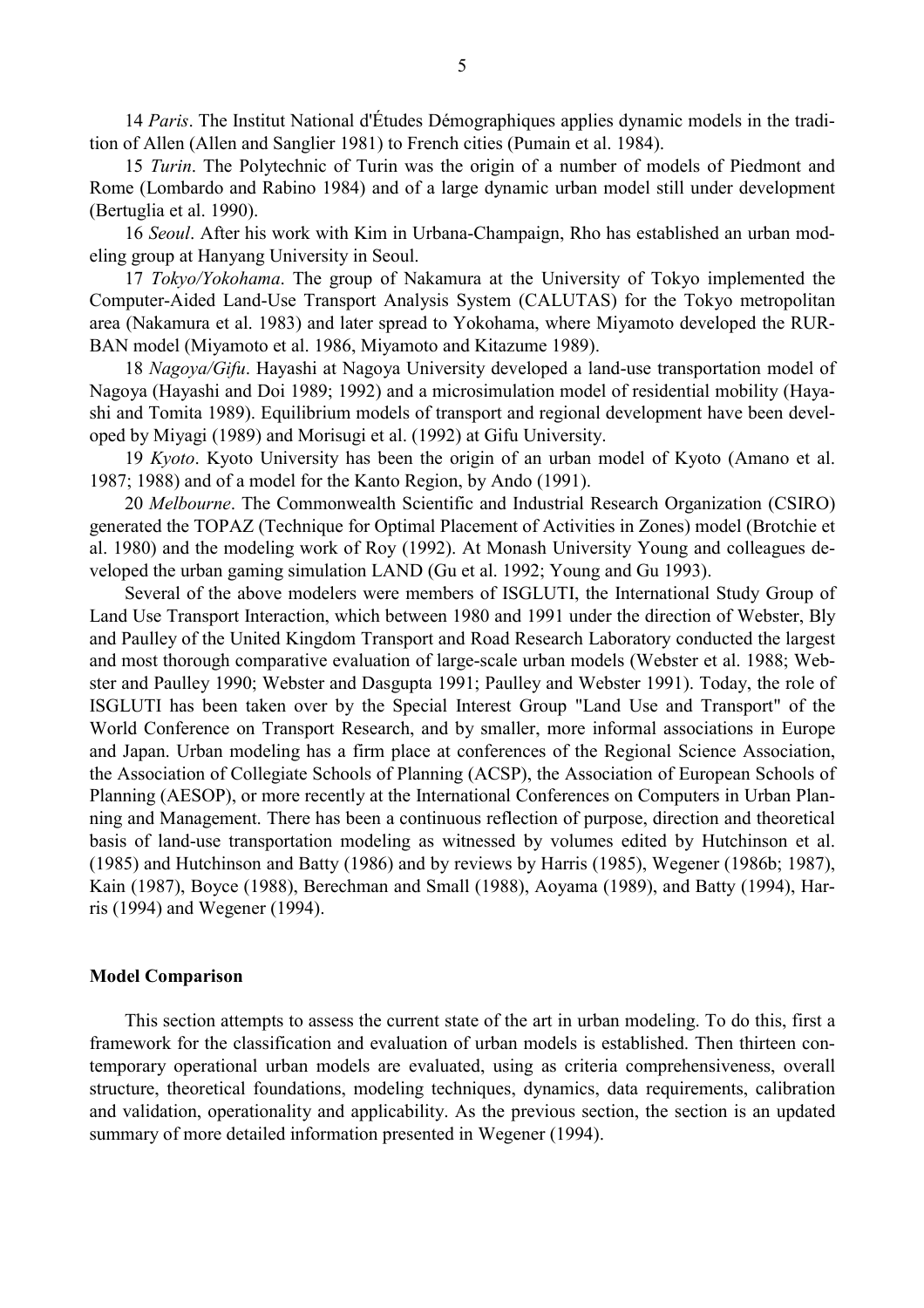## **A Model of Urban Models**

For the evaluation of operational urban models, an idealized urban model will first be sketched out as a benchmark by which the existing models can be classified and evaluated. Eight types of major urban subsystem are distinguished. They are ordered by the speed by which they change, from slow to fast processes (see Figure 2):

- Very slow change: networks, land use. Urban transportation, communications and utility networks are the most permanent elements of the physical structure of cities. Large infrastructure projects require a decade or more, and once in place, they are rarely abandoned. The land use distribution is equally stable; it changes only incrementally.
- Slow changes: workplaces, housing. Buildings have a life-span of up to one hundred years and take several years from planning to completion. Workplaces (non-residential buildings) such as factories, warehouses, shopping centers or offices, theaters or universities exist much longer than the firms or institutions that occupy them, just as housing exists longer than the households that live in it.
- Fast change: employment, population. Firms are established or closed down, expanded or relocated; this creates new jobs or makes workers redundant and so affects employment. Households are created, grow or decline and eventually are dissolved, and in each stage in their lifecycle adjust their housing consumption and location to their changing needs; this determines the distribution of population.
- Immediate change: goods transport, travel. The location of human activities in space gives rise to a demand for spatial interaction in the form of goods transport or travel. These interactions are the most volatile phenomena of spatial urban development; they adjust in minutes or hours to changes in congestion or fluctuations in demand.



*Figure 2. A model of urban models.*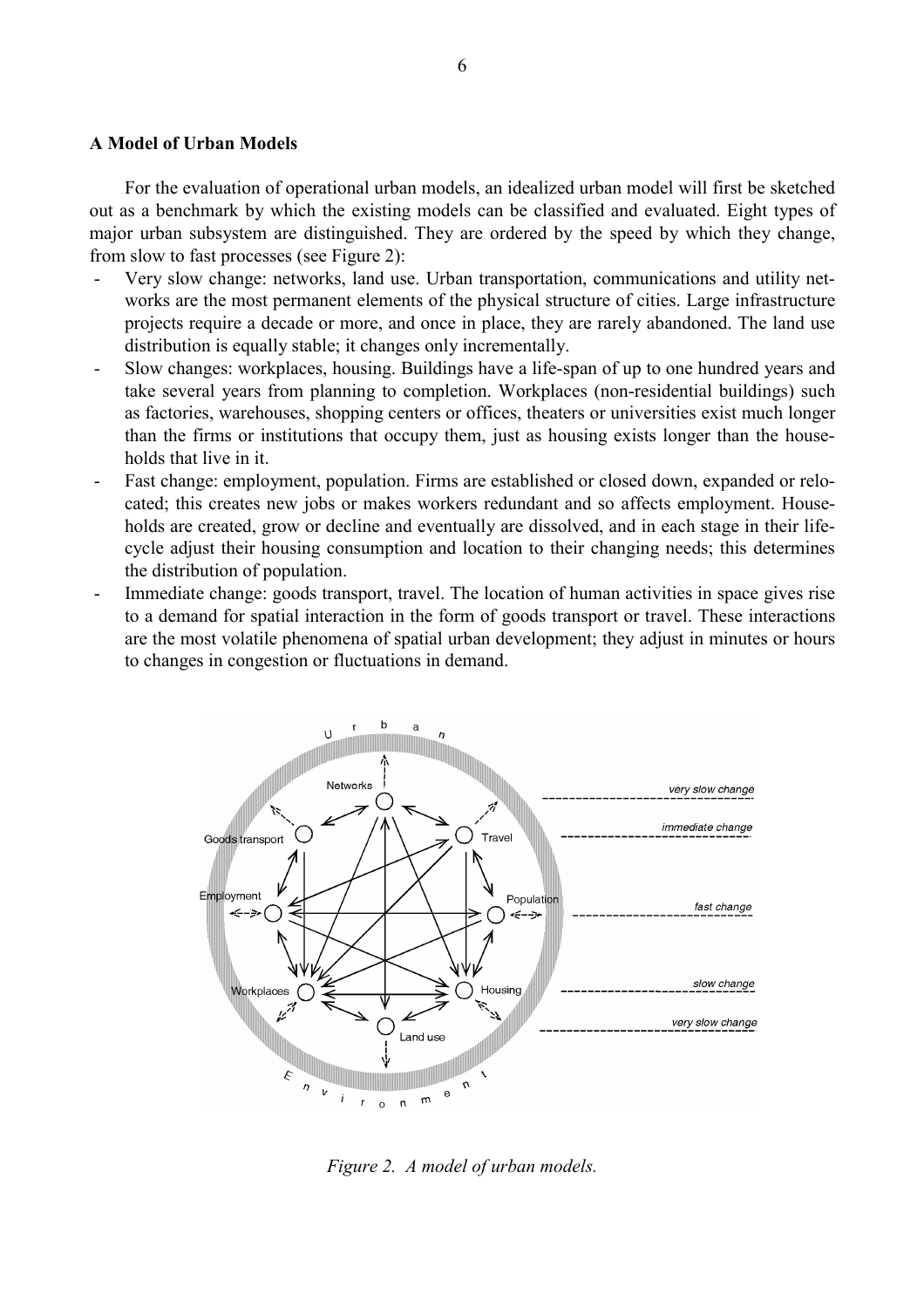There is a ninth subsystem, the urban environment. Its temporal behavior is more complex. The direct impacts of human activities, such as transportation noise and air pollution are immediate; other effects such as water or soil contamination build up incrementally over time, and still others such as long-term climate effects are so slow that they are hardly observable. Figure 2 illustrates the main interactions of the eight subsystems and their multiple links with the urban environment. It can be seen, for instance, that the location of workplaces, i.e. non-residential buildings such as factories, warehouses, office buildings and shops depends on the location of other firms and of clients and workers, on access to goods transportation and travel by customers and employees, and on the availability of land, utilities and housing. All eight subsystems affect the environment by energy and space consumption, air pollution and noise emission, whereas locational choices of housing investors and households, firms and workers are co-determined by environmental quality, or lack of it. All nine subsystems are partly market-driven and partly subject to policy regulation.

# **Thirteen Urban Models**

For the comparison, thirteen models were selected from the work at the twenty modeling centers described above. The selection does not imply a judgment on the quality of the models, but was based simply on the availability of information. These are the thirteen models:

- *POLIS*: the Projective Optimization Land Use Information System developed by Prastacos for the Association of Bay Area Governments (Prastacos 1986).
- *CUFM*: the California Urban Futures Model developed at the University of California at Berkeley (Landis 1992; 1993; 1994).
- *BOYCE*: the combined models of location and travel choice developed by Boyce (Boyce et al. 1983; 1985; Boyce 1986; Boyce et al. 1992).
- *KIM*: the nonlinear version of the urban equilibrium model developed by Kim (1989) and Rho and Kim (1989).
- METROSIM: the new microeconomic land-use transportation model by Anas.
- *ITLUP*: the Integrated Transportation and Land Use Package developed by Putman (1983; 1991).
- *HUDS*: the Harvard Urban Development Simulation developed by Kain and Apgar (1985).
- *TRANUS*: the transportation and land-use model developed by de la Barra (de la Barra et al. 1984; de la Barra 1989).
- *5-LUT*: the '5-Stage Land-Use Transport Model' developed by Martinez for Santiago de Chile (1991; 1992a; 1992b).
- *MEPLAN*: the integrated modeling package developed by Marcial Echenique & Partners (Echenique et al. 1990; Hunt and Simmonds 1993, Echenique 1994; Williams 1994; Hunt 1994).
- LILT: the Leeds Integrated Land-Use/Transport model developed by Mackett (1983; 1990c; 1991a; 1991b).
- *IRPUD*: the model of the Dortmund region developed by Wegener (1985; 1986a; Wegener et al. 1991).
- *RURBAN*: the Random-Utility URBAN model developed by Miyamoto (Miyamoto et al. 1986; Miyamoto and Kitazume 1989).

These thirteen models will be classified according to the following criteria: comprehensiveness, overall structure, theoretical foundations, modeling techniques, dynamics, data requirements, calibration and validation, operationality and applicability. Table 1 summarizes the comparison for the most important of these criteria.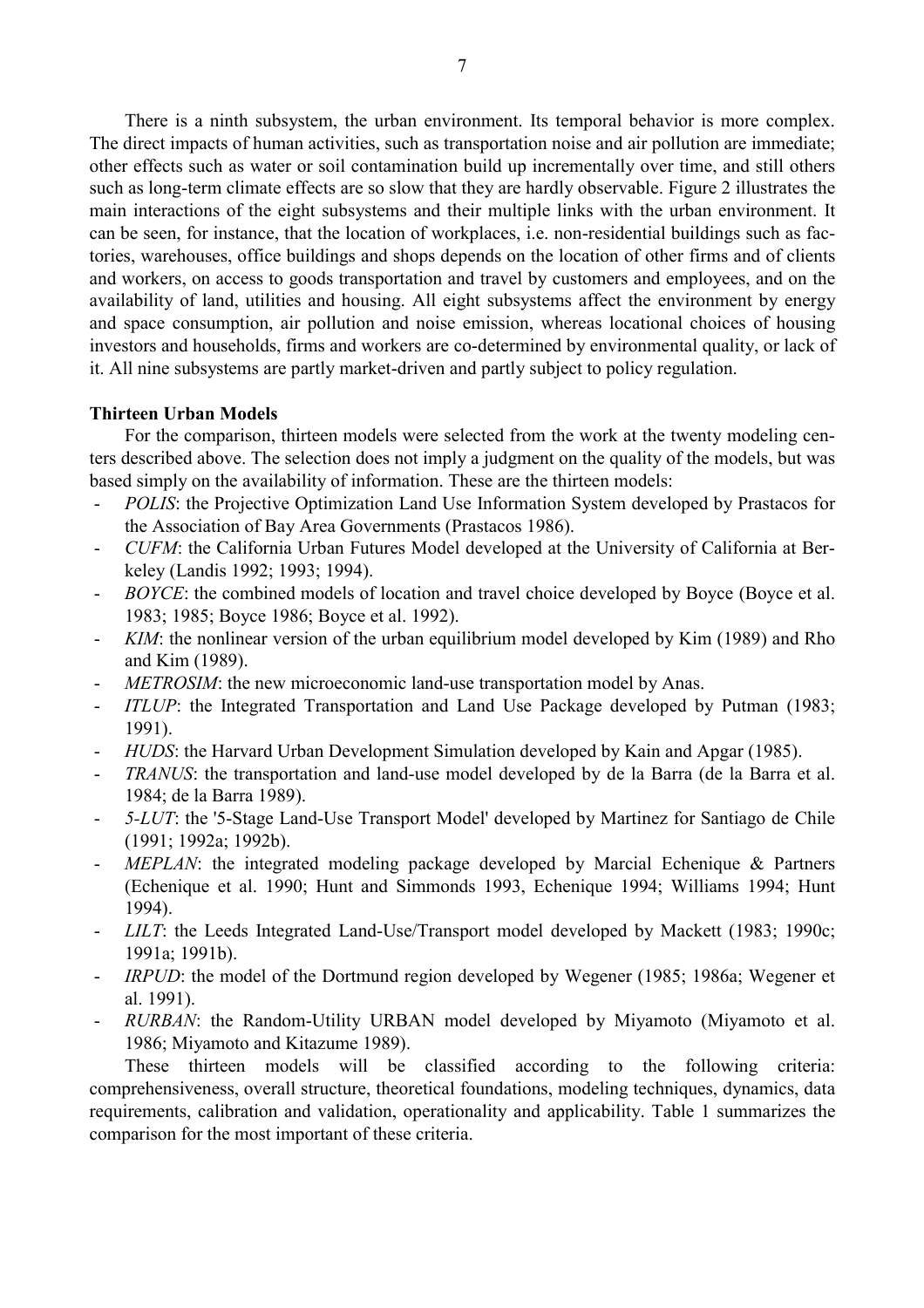| Model                      | Subsystems<br>modeled                                             | Model<br>theory                                                           | Policies<br>modeled                                                                                |
|----------------------------|-------------------------------------------------------------------|---------------------------------------------------------------------------|----------------------------------------------------------------------------------------------------|
| <b>POLIS</b><br>composite  | employment<br>population<br>housing<br>land use<br>travel         | random utility<br>locational surplus                                      | land-use regulations<br>transportation improvements                                                |
| <b>CUFM</b><br>composite   | population<br>land use                                            | location rule                                                             | land-use regulations<br>environmental policies<br>public facilities<br>transportation improvements |
| <b>BOYCE</b><br>unified    | employment<br>population<br>networks<br>travel                    | random utility<br>general equilibrium                                     | transportation improvements                                                                        |
| <b>KIM</b><br>unified      | employment<br>population<br>networks<br>goods transport<br>travel | random utility<br>bid-rent<br>general equilibrium<br>input-output         | transportation improvements                                                                        |
| <b>METROSIM</b><br>unified | all subsystems<br>except goods<br>transport                       | random utility<br>bid-rent<br>general equilibrium                         | transportation improvements<br>travel-cost changes                                                 |
| <b>ITLUP</b><br>composite  | employment<br>population<br>land use<br>networks<br>travel        | random utility<br>network equilibrium                                     | land-use regulations<br>transportation improvements                                                |
| <b>HUDS</b><br>composite   | employment<br>population<br>housing                               | bid-rent                                                                  | housing programs                                                                                   |
| TRANUS<br>composite        | all subsystems                                                    | random utility<br>bid-rent<br>network equilibrium<br>land-use equilibrium | land-use regulations<br>transportation improvements<br>transportation-cost changes                 |
| 5-LUT<br>ипіпеа            | population<br>networks<br>housing                                 | random utility<br>bid-rent<br>general equilibrium                         | transportation improvements                                                                        |
| <b>LILT</b><br>composite   | all subsystems<br>except goods<br>transport                       | random utility<br>network equilibrium<br>land-use equilibrium             | land-use regulations<br>transportation improvements<br>travel-cost changes                         |
| <b>MEPLAN</b><br>composite | all subsystems                                                    | random utility<br>network equilibrium<br>land-use equilibrium             | land-use regulations<br>transportation improvements<br>transportation-cost changes                 |
| <b>IRPUD</b><br>composite  | all subsystems<br>except goods<br>transport                       | random utility<br>network equilibrium<br>land-use equilibrium             | land-use regulations<br>housing programs<br>transportation improvements<br>travel-cost changes     |
| <b>RURBAN</b><br>unified   | employment<br>population<br>housing<br>land use                   | random utility<br>bid-rent<br>general equilibrium                         | land-use regulations<br>transportation improvements                                                |

*Table 1. Summary of comparison of thirteen land use models.*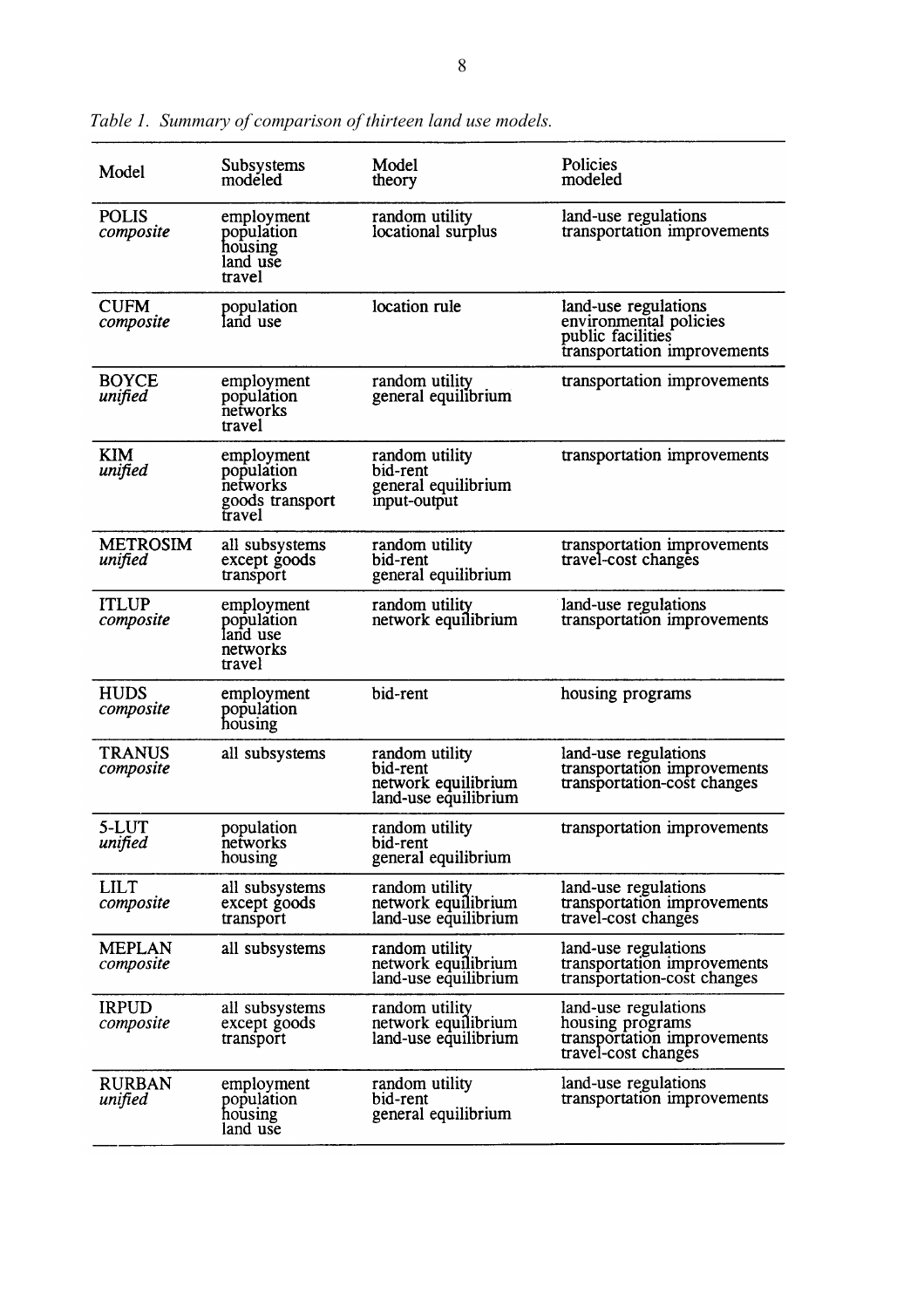# 9

### *Comprehensiveness*

All thirteen models are comprehensive in the sense that they address at least two of the eight subsystems identified in Figure 2 (the urban environment will be discussed later). Only TRANUS and MEPLAN encompass all eight subsystems. METROSIM, LILT and IRPUD address all subsystems except goods transport, KIM models goods movements but not physical stock and land use, HUDS has a housing supply submodel but does not model non-residential buildings. Half of the models make no distinction between activities (population and employment) and physical stock (housing and workplaces). Four models (POLIS, CUFM, HUDS and RURBAN) do not model transportation and hence rely on input from exogenous transportation models. Only HUDS, LILT and IRPUD model demographic change and household formation.

### *Model Structure*

With respect to overall model structure, two groups can be distinguished. One group of models searches for a unifying principle for modeling and linking all subsystems; the others see the city as a hierarchical system of interconnected but structurally autonomous subsystems; The resulting model structure is either tightly integrated, "all of one kind", or consists of loosely coupled submodels, each of which has its own independent internal structure. The former type of model is called "unified", the latter "composite" (Wegener et al. 1986). Five of the thirteen models (BOYCE, KIM, METROSIM, 5-LUT and RURBAN) belong to the unified category, the remaining eight are composite. The distinction between unified and composite model designs has important implications for the modeling techniques applied and for the dynamic behavior of the models (see below).

### *Theory*

In the last twenty years great advances in theories to explain spatial choice behavior and in techniques for calibrating spatial choice models have been made. Today there is a broad consensus about what constitutes a state-of-the-art land use model: Except for one (CUFM), all models rely on random utility or discrete choice theory to explain and forecast the behavior of actors such as investors, households, firms or travelers. Random utility models predict choices between alternatives as a function of attributes of the alternatives, subject to stochastic dispersion constraints that take account of unobserved attributes of the alternatives, differences in taste between the decision makers, or uncertainty or lack of information (Domencich and McFadden 1975). Anas (1983a) showed that the multinomial logit model resulting from random utility maximization is, at equal levels of aggregation, formally equivalent to the entropy-maximizing model proposed by Wilson (1967; 1970); he thus laid the foundation for the convergence and general acceptability of formerly separate strands of theory.

Underneath that uniformity, however, there are significant differences between the theoretical foundations of the models. Seven models (KIM, METROSIM, HUDS, TRANUS, 5-LUT, ME-PLAN, RURBAN) represent the land (or floorspace or housing) market with endogenous prices and market clearing in each period; one (IRPUD) has endogenous land and housing prices with delayed price adjustment. These models are indebted to microeconomic theory, in particular to Alonso's (1964) theory of urban land markets or bid-rent theory. The six models without market equilibrium rely on random utility maximization; however, two of the microeconomic models (5- LUT and RURBAN) are hybrids between bid-rent and random utility theory. All models with transportation submodels use random utility or entropy theory for modeling destination and mode choice.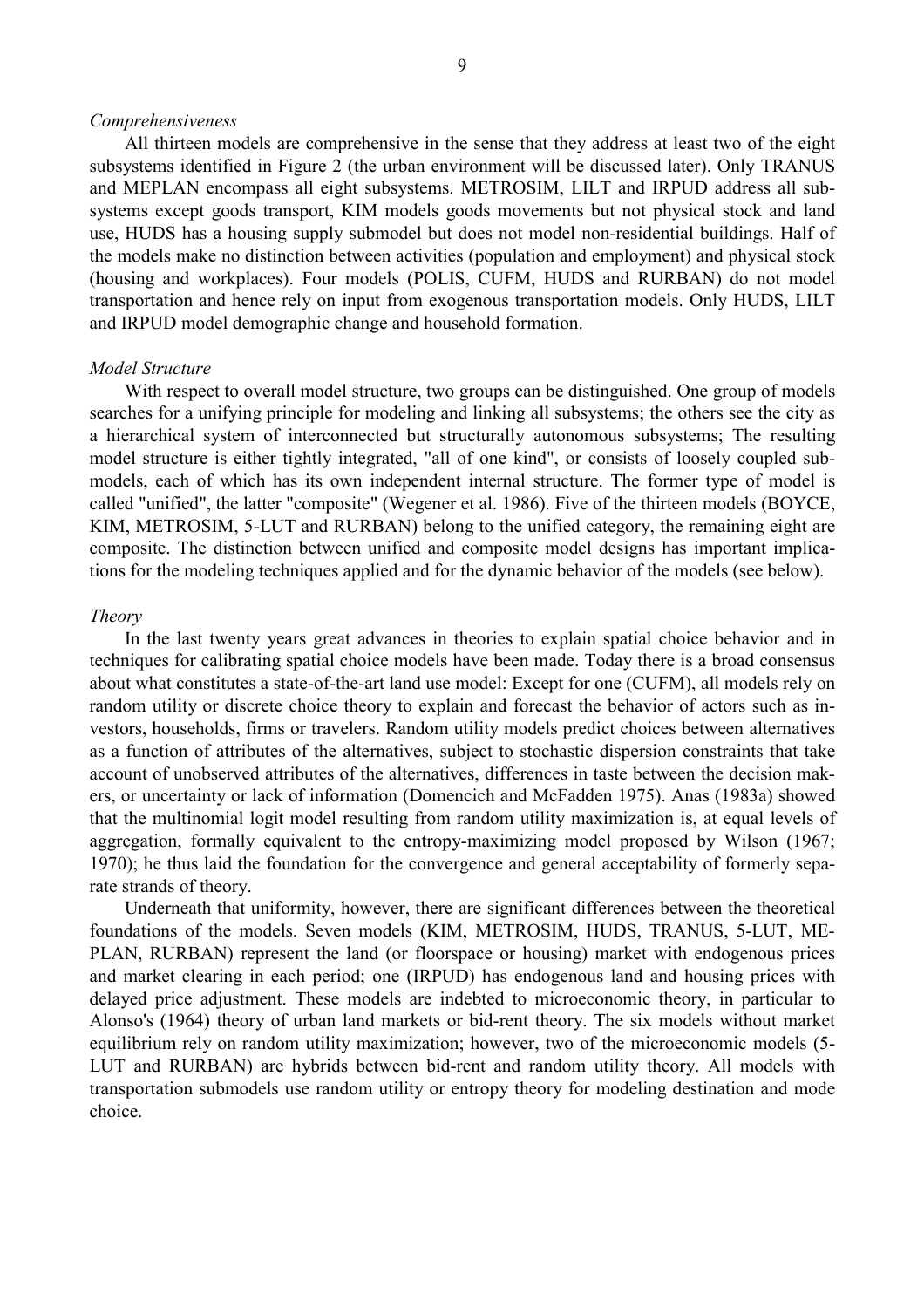Only KIM and METROSIM determine a general equilibrium of transportation and location with endogenous prices. The other models are equilibrium models of transportation only (ITLUP, IRPUD), of transportation and activity location linked by delays (TRANUS, MEPLAN), or of transportation and location combined, but without endogenous prices (BOYCE, LILT). POLIS, CUFM, ITLUP and IRPUD apply concepts of locational surplus (POLIS), random utility (ITLUP, IRPUD) or profitability (CUFM) to locate activities. ITLUP may be brought to general equilibrium, but this is not normally done; METROSIM may produce a long-run equilibrium or converge to a steady state in annual increments.

Several other theoretical elements are built into some models. TRANUS and MEPLAN use export base theory to link population and non-basic employment to exogenous forecasts of export industries. HUDS, LILT and IRPUD apply standard probabilistic concepts of cohort survival analysis in their demographic and household formation submodels. IRPUD also utilizes ideas from time geography, such as time and money budgets, to determine action spaces of travelers in its transportation submodel.

## *Modeling Techniques*

In all thirteen models, the urban region is represented as a set of discrete subareas or zones. Time is subdivided into discrete periods of between one and five years. This classifies them as recursive simulations.

In six models (BOYCE, KIM, TRANUS, LILT, MEPLAN, RURBAN), transportation and location are simultaneously determined in spatial-interaction location models, in which activities are located as destinations of trips; in the remaining models transportation influences location via accessibility indicators. In the nine models with network representation state-of-the-art modeling techniques are applied with network equilibrium the dominant trip assignment method despite its well-known weakness of collapsing to all-or-nothing assignment in the absence of congestion. Only ITLUP, TRANUS and MEPLAN have multiple-path assignment allowing for true route-choice dispersion.

For representing flows of goods, multiregional input-output methods are the standard method. KIM, TRANUS and MEPLAN use input-output coefficients or demand functions for determining intersectoral flows and random utility or entropy models for their spatial distribution. TRANUS and MEPLAN have generalized this to incorporate industries and households as consuming and producing "factors" resulting in goods movements or travel.

With the exception of CUFM and HUDS, all models are aggregate at a meso level, i.e. all results are given for medium-sized zones and for aggregates of households and industries. CUFM and HUDS are disaggregate, i.e. apply microsimulation techniques. HUDS works on a sample of individual households in list form, whereas CUFM uses detailed land information in map form generated by a geographical information system. IRPUD starts with aggregate data but uses microsimulation techniques in its housing market submodel.

#### *Dynamics*

Recursive simulation models are called quasi-dynamic because, although they model the development of a city over time, within one simulation period they are in fact cross-sectional. This is however only true for strictly unified models. Composite models consist of several interlinked submodels that are processed sequentially or iteratively once or several times during a simulation period. This makes composite models well suited for taking account of time lags or delays due to the complex superposition of slow and fast processes of urban development (cf. Wegener et al. 1986). However, this feature is insufficiently used by most models, because the typical simulation period of five years has the effect of an implicit time lag – a too long time lag in most cases.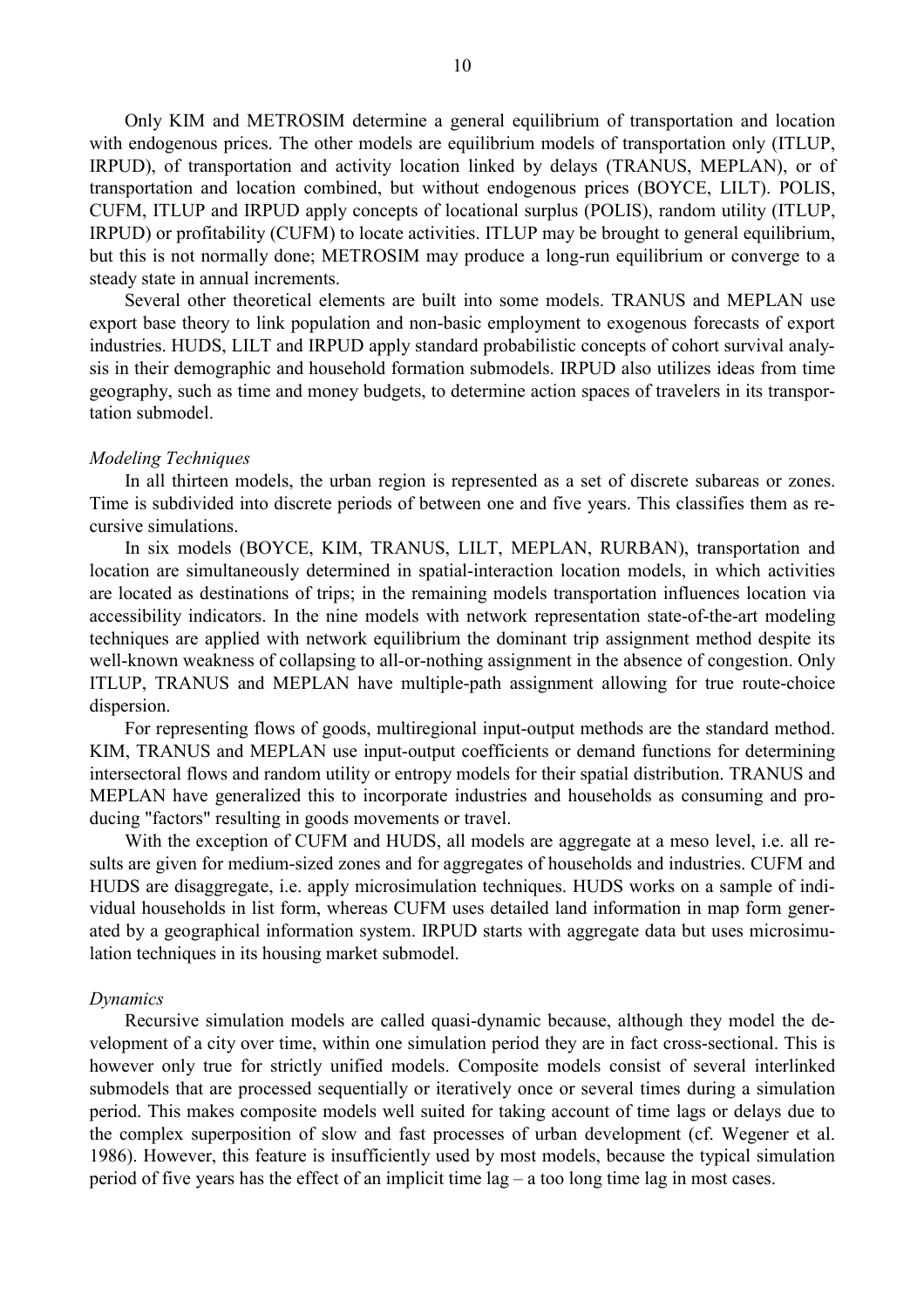# *Data Requirements*

The data collection for a model of a large metropolis has remained a major effort. However, in many cases the introduction of computers in local government has generated a pool of routinely collected and updated data that can be used as the information base for a model, in particular in the fields of population, housing, land use and transportation. Another factor reducing the datadependency of urban models is the significant progress made in urban theory in the last decades. The models of today are more parsimonious, i.e. can do with less data than previous models. Examples illustrating this are the techniques to generate regional input-output matrices from national input-output matrices and regional totals through biproportional scaling methods; or techniques to create artificial microdata as samples from multivariate aggregate data.

### *Calibration and Validation*

All thirteen models of the sample have been (or could have been) calibrated using observed data, using readily available computer programs and following well-established methods and standards. In particular, maximum-likelihood estimation of the ubiquitous logit model has become routine. Yet, while calibration has become easier, the limits to calibrating a model with data of the past have become visible. Calibration of cross-sectional models, as it is practised today, provides the illusion of precision but does little to establish the credibility of models designed to look into the far future. There has been almost no progress in the methodology required to calibrate dynamic or quasi-dynamic models.

In the face of this dilemma, the insistence of some modelers on "estimating" every model equation appears almost an obsession. It would probably be more effective to concentrate instead on model validation, i.e. the comparison of model results with observed data over a longer period. In the future, the only real test of a model's performance should be its ability to forecast the essential dynamics of the modeled system over a past period at least as long as the forecasting period. There are only two models in the sample following this philosophy, MEPLAN and IRPUD. These models are partly calibrated not by statistical estimation, but by manual fine-tuning in a long, interactive process.

### *Operationality*

All the models in the sample are operational in the sense that they have been applied to real cities. However, only few models are on their way to become standard software for a wider market. Among these, TRANUS stands out as a particularly advanced and well documented software with an attractive user interface in Spanish or English. The time seems not far when any planning office will be able to buy a complex and versatile urban model with full documentation, default values and test data sets for less than a thousand dollars.

## *Applicability*

If one considers the enormous range of planning problems facing a typical metropolitan area in industrialized countries today, the spectrum of problems actually addressed with the thirteen urban models in the sample is very narrow. The majority of applications answer traditional questions such as how land use regulations or housing programs would affect land use development and transportation, or how transportation improvements or changes in travel costs would shift the distribution of activities in an urban area. These are and will continue to be important questions – questions that can only be answered with the models discussed here. However, other issues are likely to become prominent in the future, and it will be essential that the models are able to contribute to their rational discussion.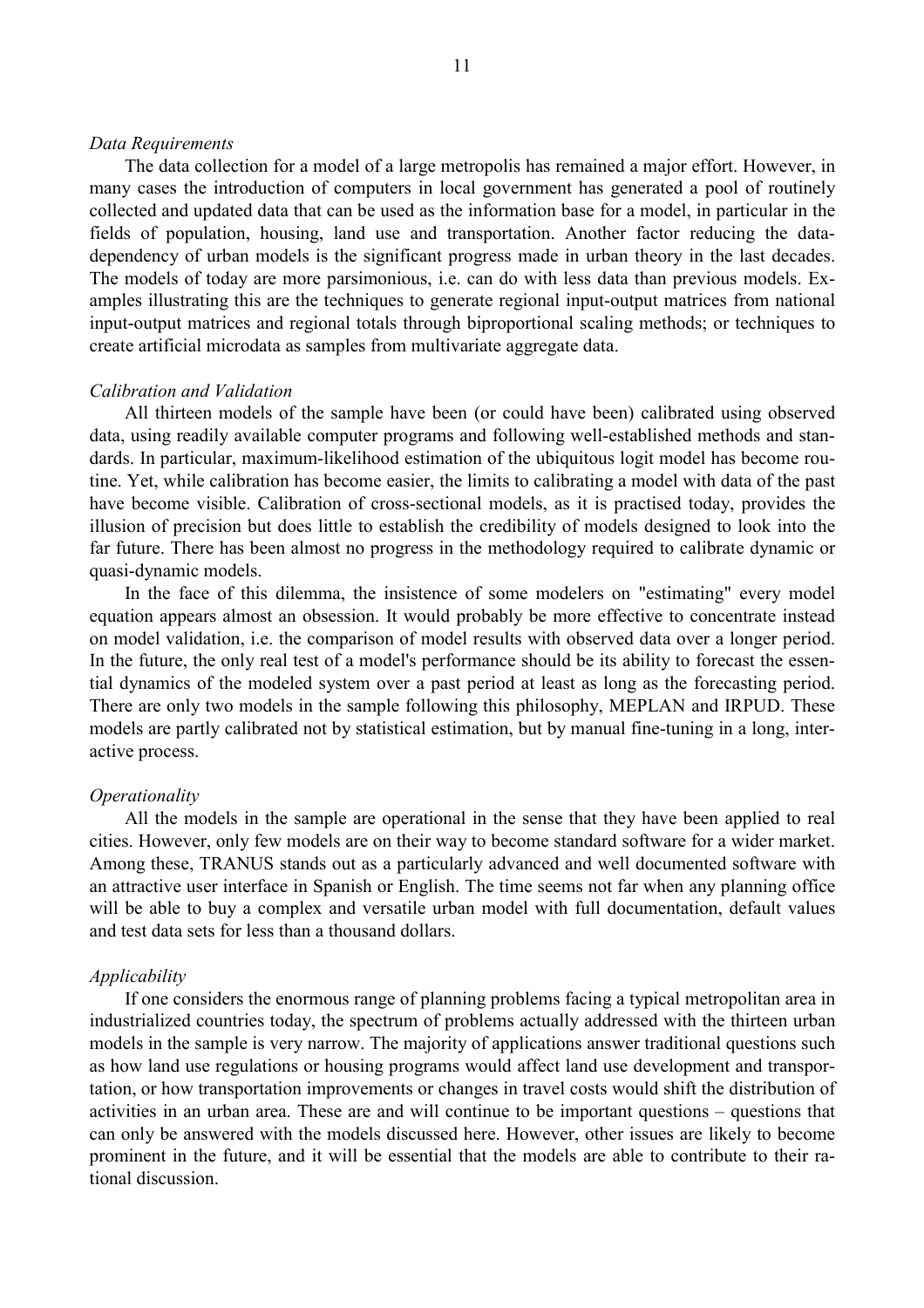#### **Future Land Use Models**

The new interest in land-use models essentially originates in the imperative to make transportation more sustainable and to halt or even reverse the trend to ever longer travel distances and goods movements. It has now become commonplace that sustainable mobility cannot be achieved by transportation policy alone but that transportation planning has to be complemented land use policies to promote higher-density, mixed-use types of land use more suitable for public transport, walking and cycling. This makes the integration of land use and transportation planning a necessity.

Models that are to support this integrated land-use transportation planning process need to be more sophisticated than earlier models. State-of-the-art transportation models need to be able to model multimodal trip types such as park-and-ride, kiss-and-ride or bike-and-ride, semi-collective forms of travel such as car-pooling or more complex forms of journey such as multi-destination trip chains. Requirements such as these have led to the development of behavioral, activity-based, micro-analytic travel models and the ascendancy of stated-preference over revealed preference approaches. Land use models that are to interact with these new types of travel model need to have the requisite variety, i.e. a corresponding level of behavioral, spatial and temporal resolution. Activity-based travel models require more detailed information on household demographics and employment characteristics. Similarly, neighborhood-scale transportation policies to promote the use of public transport, walking and cycling require more detailed information on the precise location of activities. In addition, the land use models need to be able to predict not only economic but also environmental impacts of land-use transportation policies. This requires small area forecasts of emissions from stationary and mobile sources as well as of immissions in terms of affected population. The consequences of these requirements for future land use models will be discussed below.

#### **Disaggregation**

One conjecture is that future land use models will tend to become more disaggregate. The reasons for this are not only the need for higher behavioral, spatial and temporal resolution stated above, but also methodological reasons. Disaggregate models are easier to implement and calibrate (using stated preference techniques), more parsimonious in their data needs (because they can work with sample data or even synthetic micro data), more flexible with respect to testing new hypotheses or policies and easier to communicate to non-experts and decision makers. One further reason why land use models will tend to become more disaggregate is that geographic information systems (GIS) offer efficient ways to represent and manipulate spatially disaggregate data. There is an implicit affinity between microanalytic methods of spatial research and the spatial representation of point data in vector or raster GIS. Even where no micro data are available, GIS can be used to generate a probabilistic disaggregate spatial data base.

Disaggregate models are based on a decomposition of aggregate change into atomic subprocesses. A microanalytic theory of urban development therefore identifies these subprocesses and their structure. On a disaggregate level of explanation, urban development results from thousands or millions of human decisions, many small and some large, occurring over time as a broad stream of concurrent, unrelated or interrelated, individual or collective choices (Wegener 1986b). However, some processes are not decision-based but simply the result of time such as ageing and death. Figure 3 decomposes urban change into domains and atomistic process modules. Three types of modules are distinguished: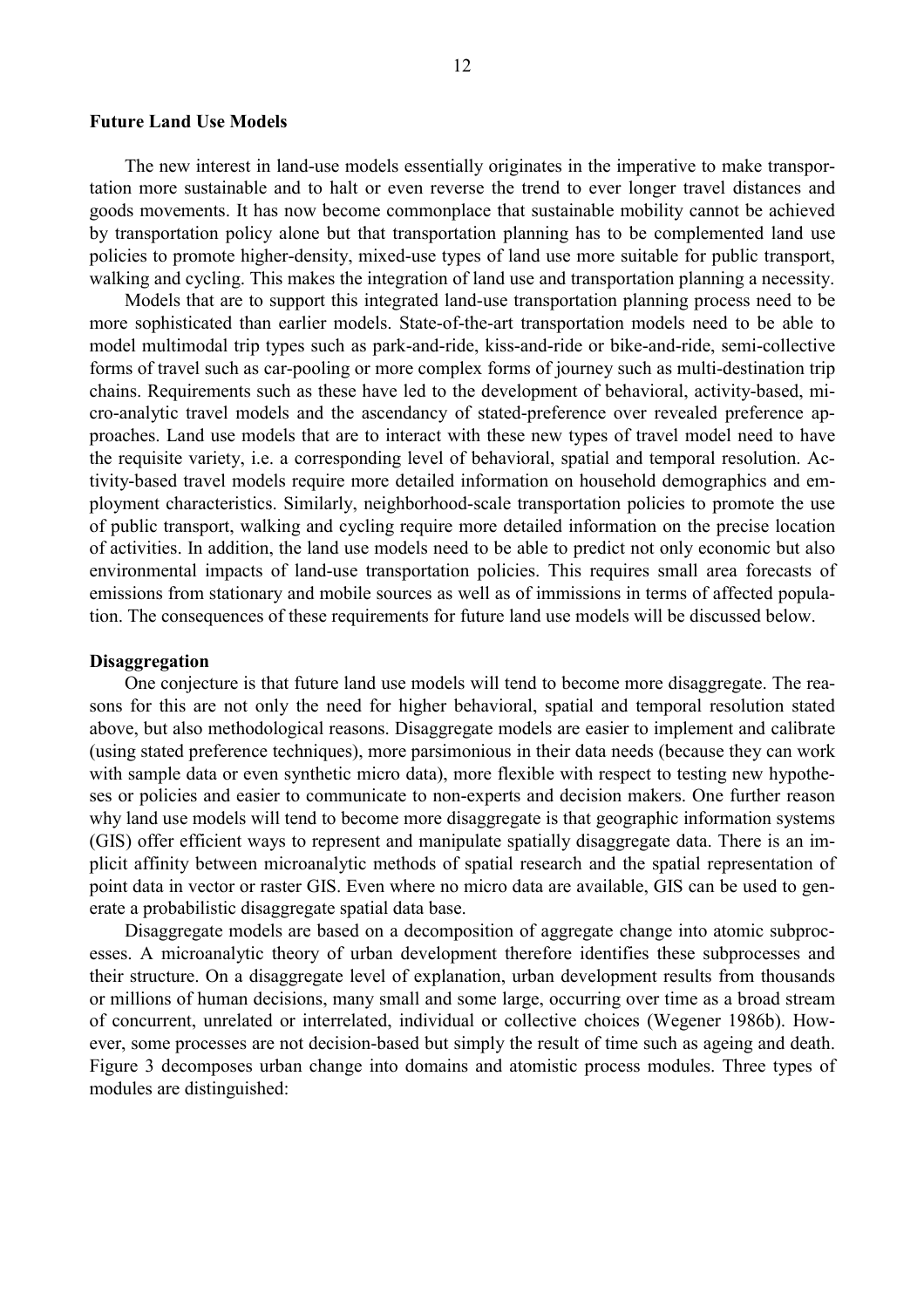

*Figure 3. Process modules of urban change: choices (C), transitions (T), policies (P).*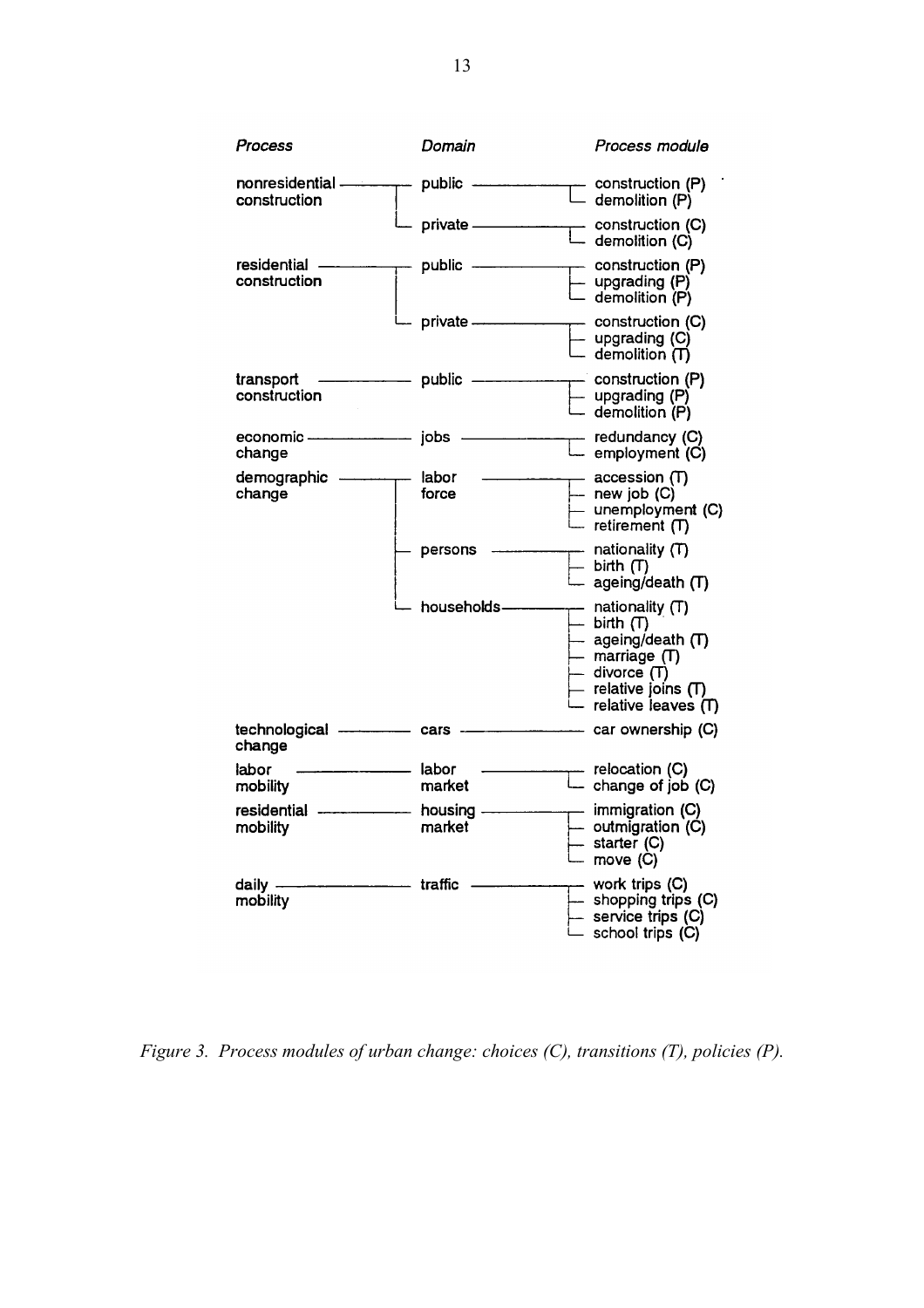- Choices (C). A choice module represents a choice process. A typical choice module represents for instance the behaviour of a household looking for a dwelling in the housing market (Wegener 1985). Its propensity to move depends on its satisfaction with its present dwelling. It first chooses a neighbourhood in which to look for a dwelling, and this is not independent of its present residence and work place. The household then looks for a dwelling in that neighbourhood guided by the attractiveness and price of vacant dwellings there. Finally the household decides whether to accept an inspected dwelling or not. It accepts the dwelling if it can significantly improve its housing condition. If it declines, it enters another search phase.

- Transitions (T). A transition module represents a transition from one state to another. A typical transition for instance is the evolution of a household during a certain time interval during which it is promoted to another household category with respect to nationality, age, income or size conditional on the relevant probabilities for events such as naturalisation, birth of child, ageing/death, marriage, divorce, relative joins or leaves household (Wegener 1985). Note that also choice-based events such as marriage or divorce may be treated as transitions if the causal chain behind them is of no interest for the purpose of the model.
- Policies (P). Choice modules in which the decision maker is a public authority represent decisions by which the public authority intervenes in the process of urban development. Only policies resulting in physical change are indicated.

Most of the models in the sample are still aggregate, though to varying degree. HUDS is an pioneering early example of a consistently disaggregate model using a list-bast data organisation. IRPUD in its present form is aggregate but changes into a disaggregate microsimulation in its housing market part. CUFM is highly disaggregate but emulates behaviour by decision rules, i.e. without modeling choice behavior. There are several experimental microsimulation models of urban land use and transport under development (Hayashi and Tomita 1989; Mackett 1990a; 1990b; Spiekermann and Wegener 1995).

# **Integration**

A second prediction is that the formerly separate modeling traditions in transportation, land use and environmental forecasting are likely to converge. This is nothing new for land use modeling which from its beginning has been based on the paradigm of the proverbial 'land-use transportation feed back cycle', which states that land use and transportation interact in pattern of circular causation (Figure 4): The spatial distribution of activities creates the need for travel; trip patterns create accessibility; accessibility influences the locational choice of developers, households and firms; and this in turn determines the spatial distribution of activities.

The two-way interaction between land use and transportation may be less commonplace for transportation modelers who are trained to take the land use forecasts provided by planning departments as something beyond doubt. Now transportation planners, obliged to think about the land use impacts of their proposals, call for 'land use models' as add-ons to their trip generation, trip distribution, modal split and trip assignment models. Nothing could be more shortsighted. The landuse transportation feedback cycle needs to work its way through several iterations to equilibrium or dynamic disequilibrium. Land use modelers have responded to this need by incorporating transportation submodels into their models. These transportation submodels initially were rather crude but over time became no less sophisticated than their transportation-only counterparts. The conclusion is that if transportation planners want land use forecasts, they have to integrate land use models into their models, or vice versa.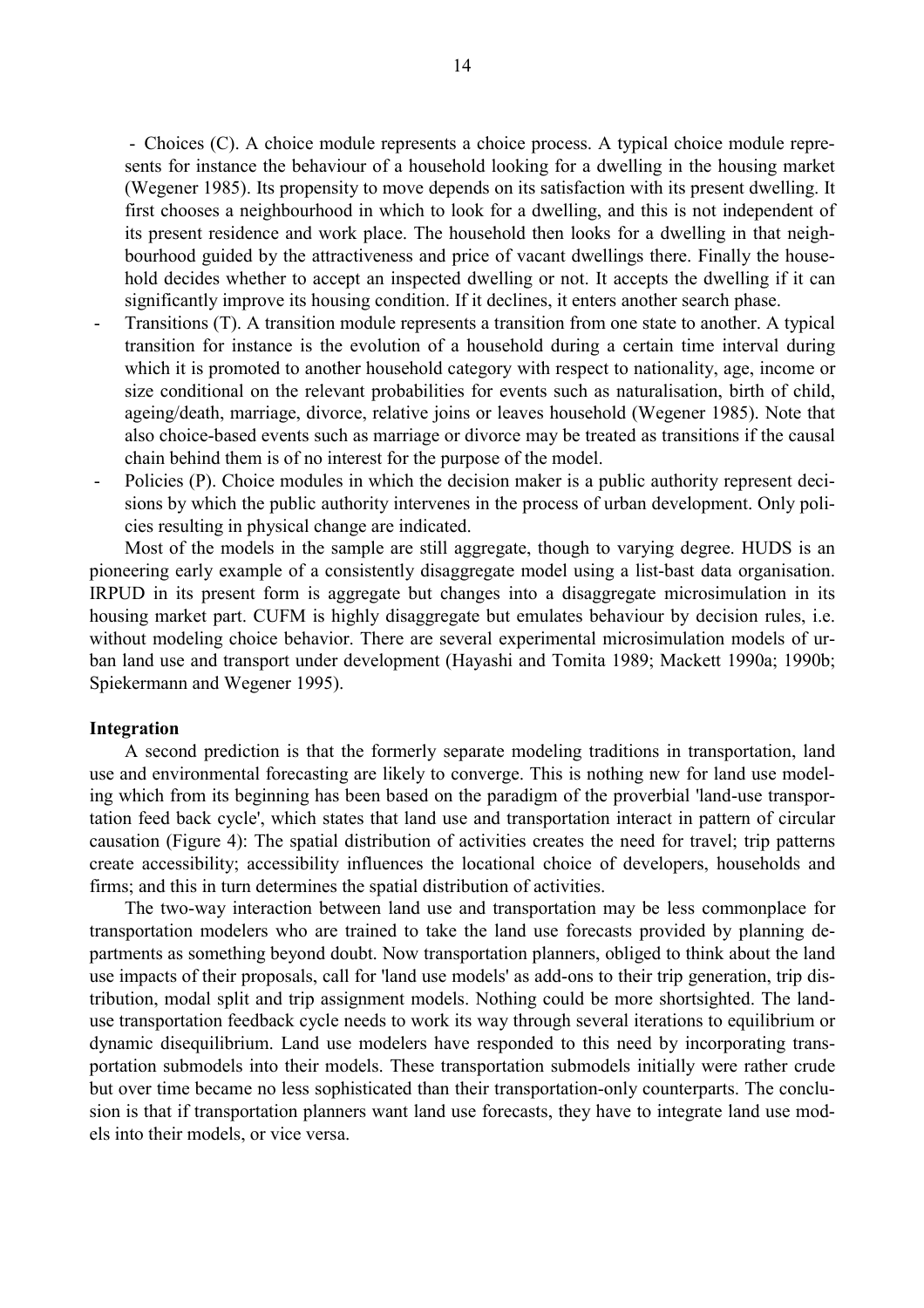

*Figure 4. The 'land-use transportation feedback cycle'.*

A similar argument applies to environmental modeling. Here, too, exists a cycle if circular causation. Land use and transportation both generate environmental effects which in return affect land use in the form of development constraints or locational factors and, to a lesser degree, also affect transportation. It is therefore not sufficient to append a set of routines calculating environmental indicators to a land use transportation model; the issue is to model the feedback from environment to land use and transportation. This need has now been recognized by the land use modeling community; what used to be called land-use transportation (LT) models is increasingly being termed land-use transportation environment (LTE) models.

# **Modeling the Urban Environment**

Ecological modeling has been an established field of scientific work long before the present debate about environmental sustainability. Important pioneering insights into the nature of complex dynamic systems originated in ecology (Lotka 1920; Volterra 1931; see Nijkamp and Reggiani 1992). Urban modelers, have for a long time ignored ecological aspects in their models and have only recently been prompted to redirect their attention from economic to environmental impacts of land use and transportation policies. The main reason for this is the threat of long-term climate change due to production of greenhouse gases by the burning of fossil fuels for heating and transport. A major additional thrust to include environmental impacts into urban models will come from the United States Intermodal Surface Transportation Efficiency Act (ISTEA) which shifts the criteria for new transportation investment from travel time savings to environmental benefits such as air quality or reduction of single-occupancy vehicle trips. To demonstrate these benefits requires different models.

In this section, a first overview of some pioneering efforts towards such models will be presented. It is difficult to get an overview of the state of the art in this rapidly developing field. Therefore a quick, ad-hoc mini survey among some of the authors of the models reviewed in the first part of this paper was conducted, including two cases where models developed elsewhere are being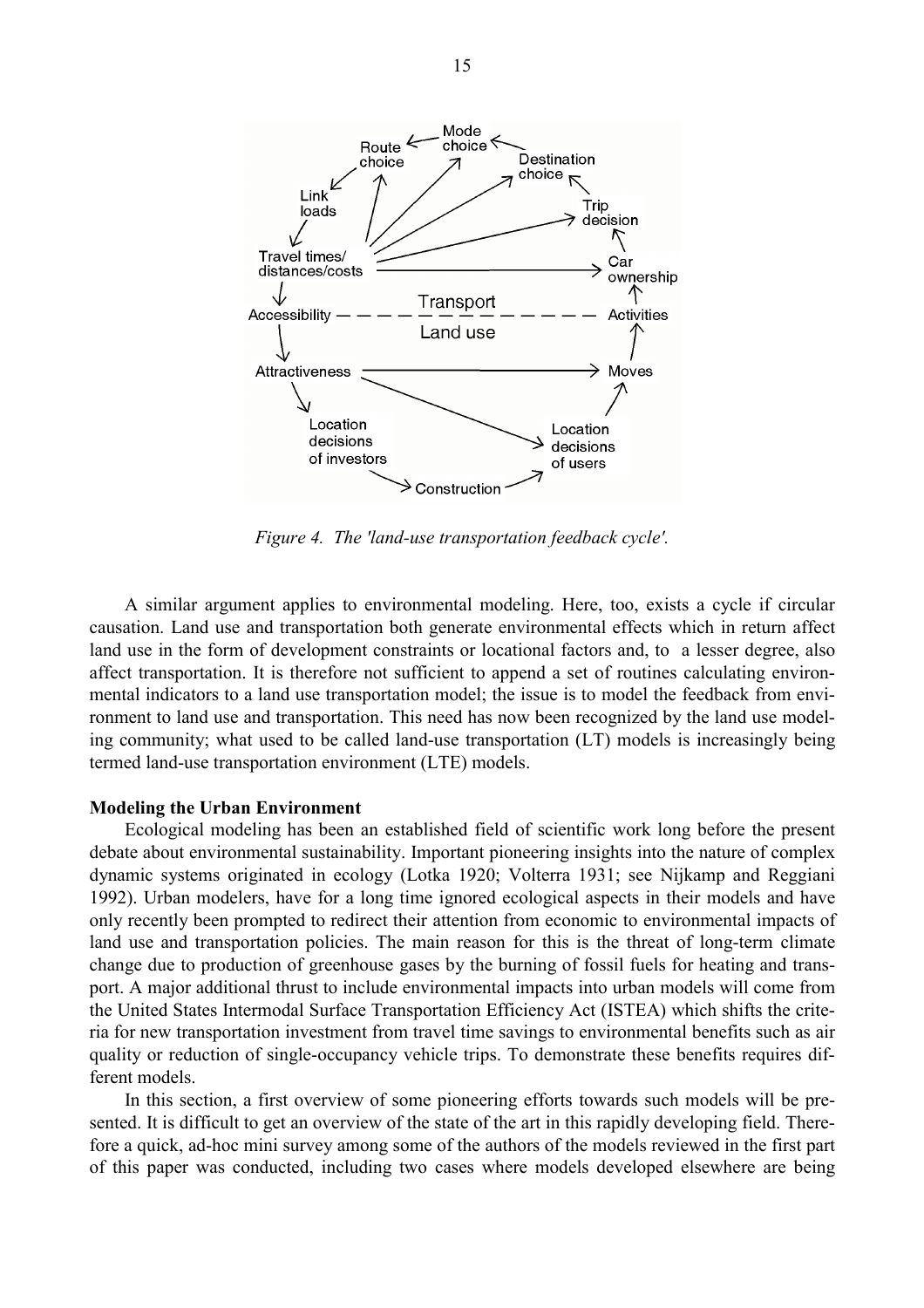adapted to produce environmental indicators. Most of the work is unpublished. The survey is not a comprehensive inventory of urban/regional LTE models in the world today. It can be assumed that particularly in the United States under the impression of the ISTEA legislation numerous new modeling activities are being launched by local governments of all sizes. Table 2 summarizes the main results of the survey.

There are clear priorities. Of the 24 models or model applications included in the survey, thirteen calculate (or are considering to calculate) land consumption, as might be expected from land use models. Seventeen models calculate (or plan to calculate) energy consumption of transport. CO2 emission of transportation is modeled by fourteen models, other air pollution by transport by twelve models. All other indicators are listed much less frequently. Energy consumption, CO2 emission and air pollution of land use are considered by seven models each. Surprisingly, only five models calculate traffic noise. Only between one and five models deal with water supply, vegetation, wildlife, micro climate, waste water, soil contamination, solid waste and industrial noise. Immissions are almost absent in present LTE models. Only seven models consider air dispersion, one noise propagation and two surface and ground water flows.

Another question asked in the survey (not shown in the table) was whether the environmental indicators are calculated only as output for later exogenous evaluation, or whether they are fed back into the land use or transportation parts of the models. The purpose of the question was to find out whether there exist two-way relationships between land use and environment and transportation and environment, respectively, just as there is a two-way interdependency between land use and transport. The survey indicates that there is no such symmetry. In only nine of the 24 models environmental indicators enter the attractiveness functions of land use location decisions. In two models transportation decisions are affected by environmental indicators, mainly energy cost.

In summary, most present land use transportation models are still far from deserving the name land-use transportation environment models. Many environmental topics high on the list of controversial issues in contemporary cities have not been taken up by the models even though there exist suitable methods and data. In the majority of cases the environmental indicators calculated are not fed back into the models and so have no impact on the behavior of model actors. This is particularly surprising in the case of land use as it is well known that environmental quality has become a more and more important component of locational attractiveness not only for households but also for services and even for manufacturing. The little feedback from the environment to travel behavior, on the other hand, is realistic and reflects one of the main problems of planning for sustainability: that the negative impacts of the automotive society are felt by everybody but are not linked to individual behavior: it does not pay to behave environmentally. It is one of the key tasks of planning for sustainability to link the environmental indicators, through incentives and penalties, to the daily travel decisions of each individual. It is to be hoped that future urban LTE models will be able to model that kind of feedback.

Another problem encountered in the survey relates to dynamics. Most operational urban landuse transportation models have relatively long simulation periods of five or more years. Environmental processes, however, have different time scales. Some processes such as air dispersion and noise propagation are very rapid and can be dealt with in cross-sectional submodels. However, the impacts of development on water supply, vegetation, wildlife and water quality have long response times between several years and one or more generations. The problems arising from this for the temporal organization of the models may be fundamental. The longer time perspective necessary for environmental analysis is likely to make equilibrium approaches less appropriate and may favor dynamic approaches allowing for a variety of different speeds of adjustment in different parts of the modeled system.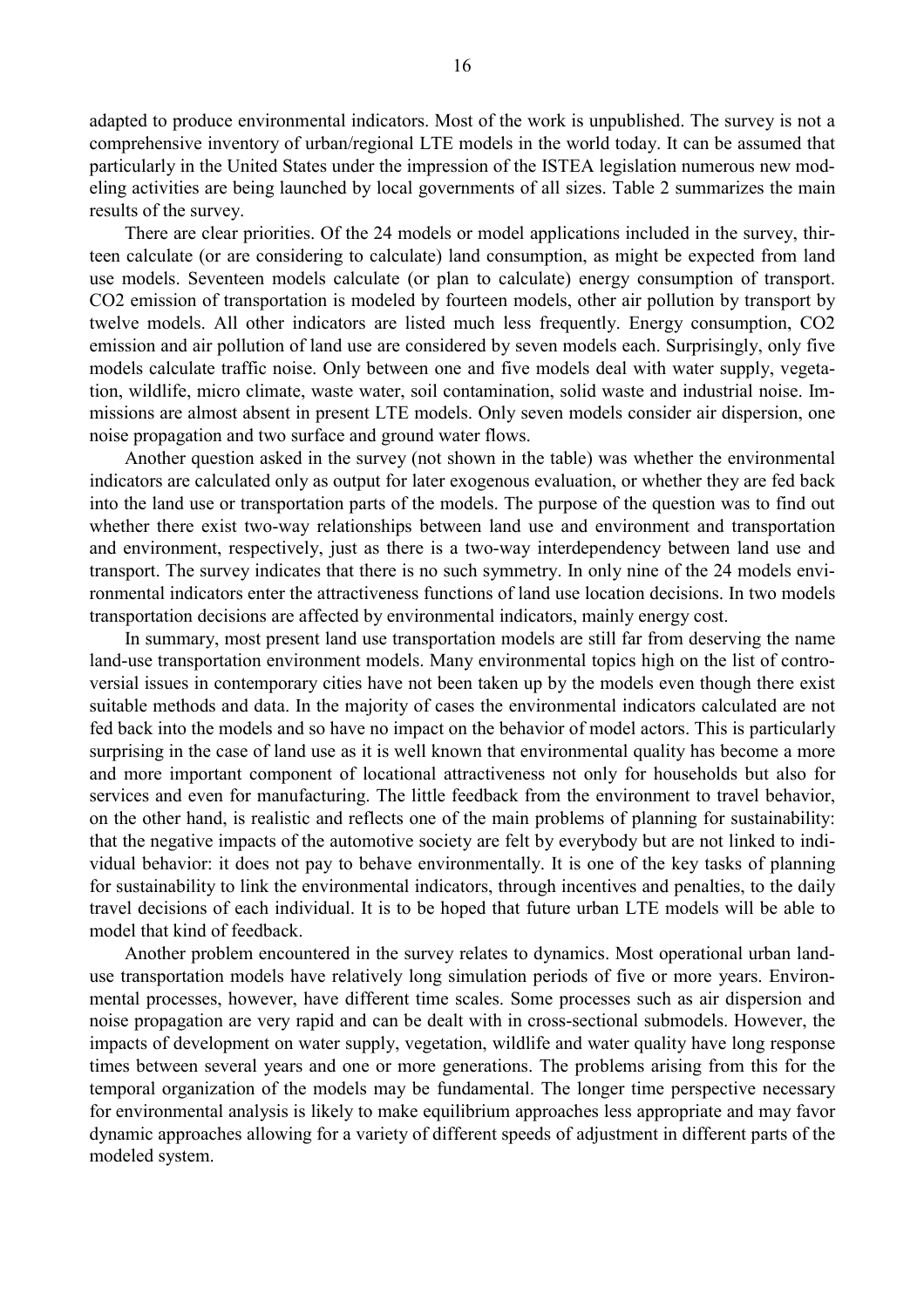|                                                                                                                                                                                                                                                                                                                                                                                                                                                                                                                                                      | <b>Resources</b>                                                                                                                                    | Emissions                                                                                                                                                                                                             | <b>Immissions</b>                                                 |
|------------------------------------------------------------------------------------------------------------------------------------------------------------------------------------------------------------------------------------------------------------------------------------------------------------------------------------------------------------------------------------------------------------------------------------------------------------------------------------------------------------------------------------------------------|-----------------------------------------------------------------------------------------------------------------------------------------------------|-----------------------------------------------------------------------------------------------------------------------------------------------------------------------------------------------------------------------|-------------------------------------------------------------------|
| Models (Authors)                                                                                                                                                                                                                                                                                                                                                                                                                                                                                                                                     | transport<br>Energy consumption by land use<br>Energy consumption by<br>Land consumption<br>Micro climate<br>Water supply<br>Vegetation<br>Wildlife | transport<br>$CO2$ emission by land use<br>transport<br>Air pollution by land use<br>Soil contamination<br>$CO2$ emission by<br>Air pollution by<br>Industrial noise<br>Water quality<br>Traffic noise<br>Solid waste | Surface/ground water flows<br>Noise propagation<br>Air dispersion |
| BOYCE $(Boyce+)$<br>$ARCTRAN-AIR(Kim+)$<br>ITLUP (Putman)<br>PSS (Anjomani)<br>LET (Anjomani)<br>TRANUS (de la Barra+)<br>TRANUS/CUFM <sup>b</sup><br>MUS (Martinez)<br>LILT (Mackett)<br>SATURN (Mackett+)<br>MASTER (Mackett)<br>MEPLAN London (ME&P)<br>MEPLAN Helsinki (ME&P)<br>MEPLAN Santiago (ME&P)<br>MEPLAN Vicenza ( $ME\&P+$ ).<br>START/DSCMOD <sup>c</sup><br>CODMA $(Lundqvist+)$<br>SALOC (Lundqvist)<br>IRPUD I (Wegener)<br>IRPUD II (Wegener+)<br>RURBAN (Miyamoto)<br>MAPLE $(Hayashi+)$<br>SUSTAIN $(Roy+)$<br>LAND (Young, Gu) | О<br>$\circ \circ \circ$<br>O<br>$\bigcirc$<br>O<br>$() \cdot$<br>$\blacksquare$                                                                    | ∩<br>0000<br>Ω<br>$\circ \cdot \circ$<br>$\sim$<br>$\bigcirc$<br>O<br>$\bullet$<br>$\bullet$ .<br>O<br>$\cdot$ 0 $\cdot$ 0 $\cdot$ $\cdot$                                                                            | ◯<br>$\bigcirc$<br>$\circ$                                        |

*Table 2. Environmental impacts modeled by urban LTE model.*

 $\circlearrowright$  under development or planned · not modelled • applied or operational  $+$  et al. a links to standard EPA emission models (MOBIL5) b by de la Barra (TRANUS) and Landis (CUFM), adapted by Johnston at UC Davis<br>c by MVA, adapted by Simmonds, Cambridge, UK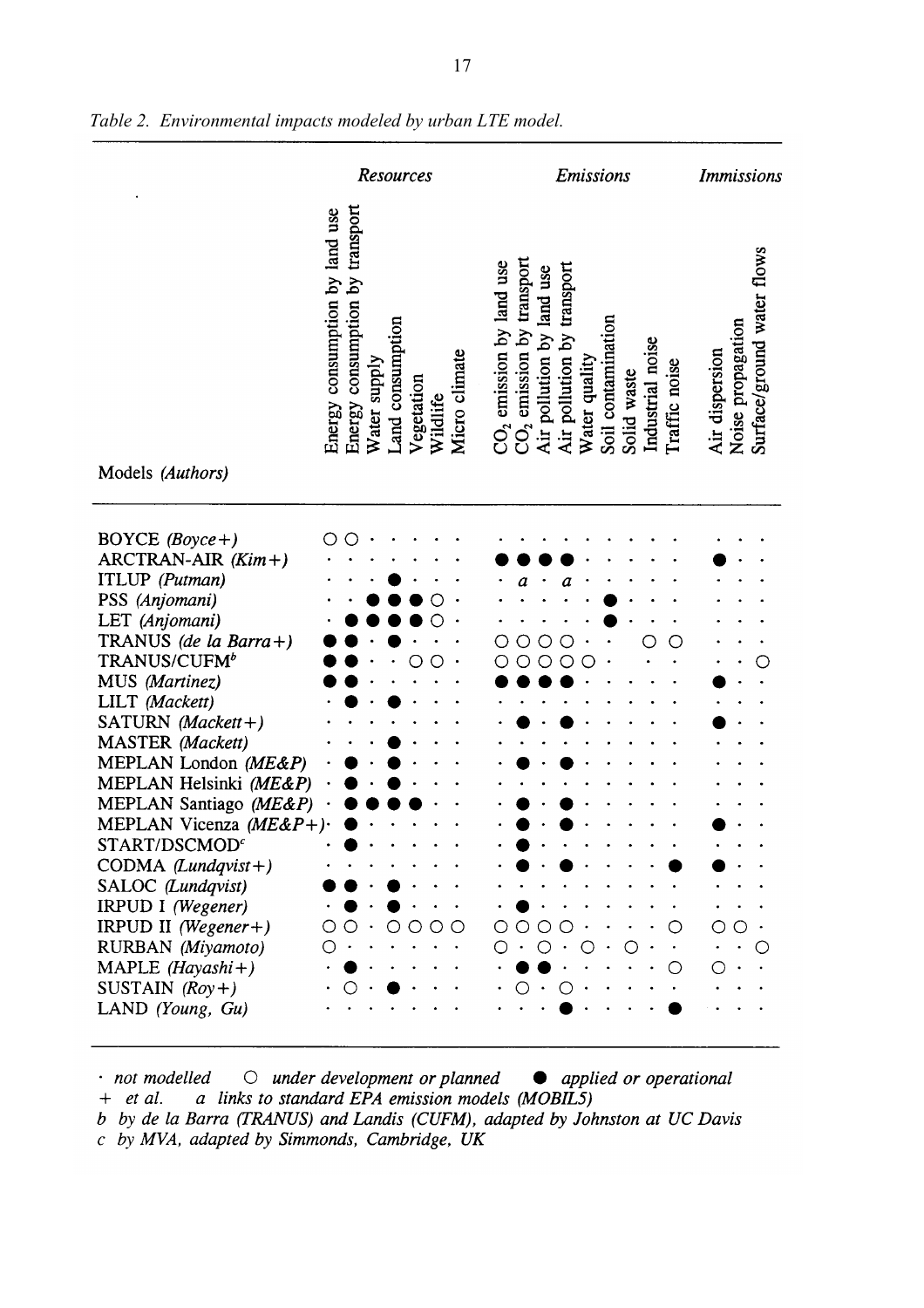Finally it must be noted that most existing land use models lack the spatial resolution necessary to represent environmental phenomena. In particular emission-immission algorithms such as air dispersion, noise propagation and surface and ground water flows, but also micro climate analysis, require a much higher spatial resolution than abstract zones in which the internal distribution of activities and land uses is not known: Air distribution models typically work with raster data of emission sources and topographic features such as elevation and surface characteristics such as green space, built-up area, high-rise buildings and the like. Noise propagation models require spatially disaggregate data on emission sources, topography and sound barriers such as dams, walls or buildings as well as the three-dimensional location of population. Surface and ground water flow models require spatially disaggregate data on river systems and geological information on ground water conditions. Micro climate analysis depends on small-scale mapping of green spaces and built-up areas and their features. In all four cases the information needed is configurational. This implies that not only the attributes of the components of the modeled system such as quantity or cost are of interest but also their physical location.

This suggests a fundamentally new organization of data of urban models. Geographic information systems, in particular raster-based GIS, promise to provide such organization and so will have great importance for future integrated urban models. The tendency from zonal to spatially disaggregate raster-based data structures suggested by environmental modeling is in line with the enormously increased memory and computing capacity of modern computers but conforms also well with the trend towards disaggregate activity-based models in urban transport planning referred to above.

## **Conclusions**

This paper has been an attempt to review the current state of the art of operational land-use transportation models in the light of the new challenges presented by the environmental debate. It has been shown that there have been immense achievements in land use and transportation modeling during the last two decades. There exist a dozen or so operational land use and transportation models which have been and are being used for real-life applications in cities all over the world. There are at least twenty active urban modeling centers on five continents in which new approaches are being generated and tested. There is a worldwide network of urban modelers who meet regularly to exchange ideas and experiences.

However, the review has also exposed deficiencies and blind spots of current models and modeling practice. Many current land use transportation models are still too aggregate in substance, space and time to match the sophistication of contemporary activity-based travel demand models and to respond to the requirements in spatial resolution of neighborhood-scale spatial policies to promote public transport, cycling and walking as well as of state-of-the-art environmental modeling. Many models have remained captive in the tradition of economic equilibrium, which bears little resemblance with a world characterized by disequilibrium dynamics. Too much effort is still being spend on cross-sectional statistical estimation of parameters about which only one thing is certain, that they change; while too little attention is being given to methods for validating models against time-series data. Only few models to date deserve to be called land-use transportation environment (LTE) models, although efforts to incorporate environmental indicators into the models are increasing. However, only very few models have yet implemented feedback from the environment to land use and transportation.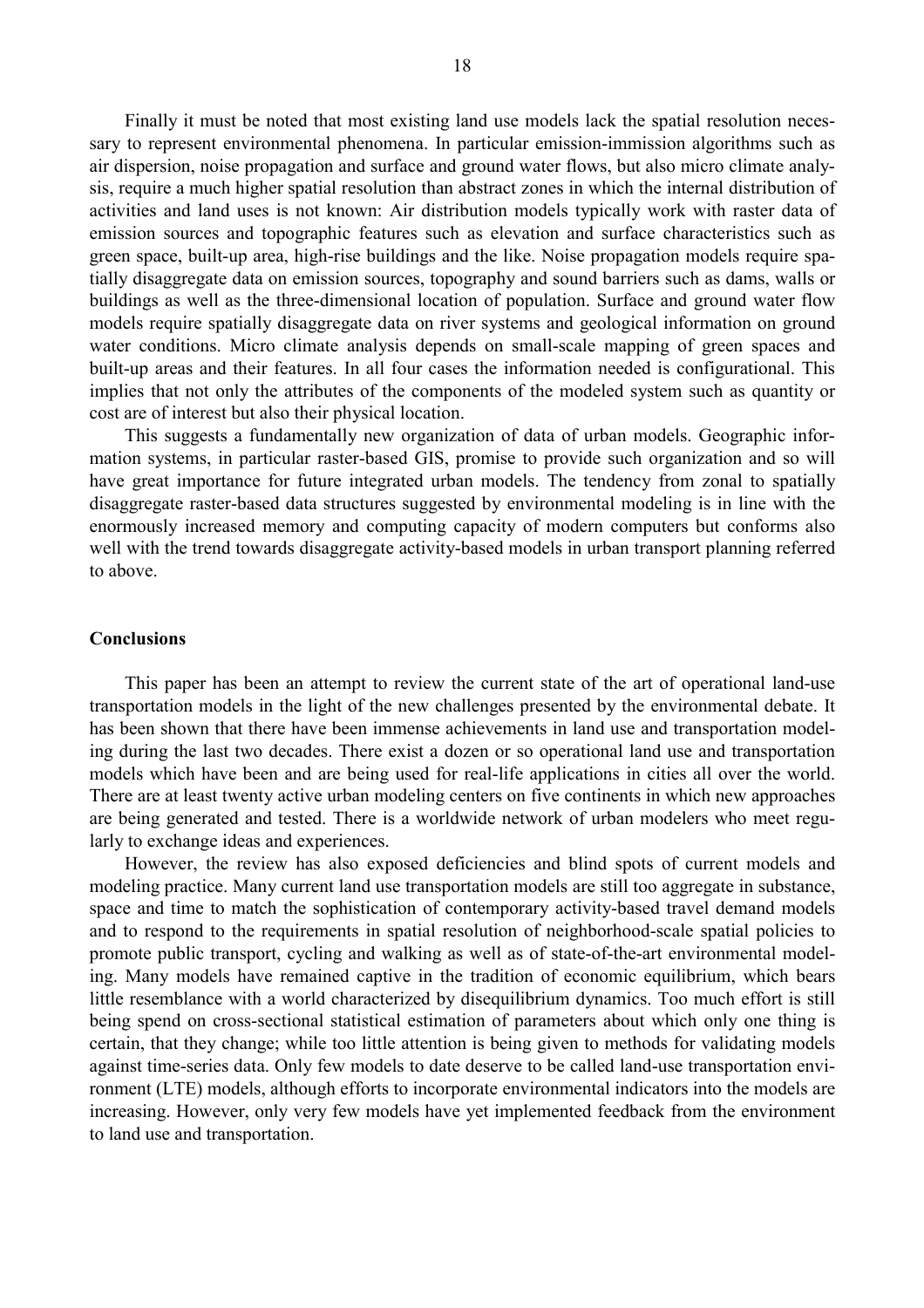These deficiencies suggest the agenda for modeling research in the next decade. Future land use and transportation models will need to be more disaggregate, more integrated and more responsive to environmental issues.

This may imply a new quantum leap in terms of disaggregation of variables – possibly down to the individual – and spatial and temporal resolution. Fortunately, likely further increases in memory and speed of computers and the growing availability of spatially disaggregate data will make this feasible, even though the number and magnitude of conceptual problems still to be solved may be immense. The association, or even integration, of land use transportation models with geographic information systems will become standard practice, although, given the lack of flexibility of current GIS to be linked with other software, this may be a sizeable research program in its own right.

A second field of research will have to be devoted to integrating the formerly separate traditions of transportation, land use and environmental models. Transportation models will have to be embedded into land use models (or vice versa) and environmental models into land use transportation models. The current practice of feeding land-use and transportation indicators off-line into exogenous environmental models will only be an interim solution as it negates feedback from environment to land use and transport. This also disqualifies feeding transport indicators into separate 'land use models'. The future urban/regional model will be an integrated land-use transportation environment (LTE) model.

A third major task is to select environmental submodels suitable for integration into land use and transportation models and adapt them to the new framework. Environmental submodels without doubt will further increase the data requirements of land use transportation models, so careful consideration of what is essential is needed. For many standard indicators public-domain software routines ready to be interfaced with land use transportation models might be provided by public agencies in order to avoid duplication of effort and to guarantee consistency and comparability of the indicators derived.

Other research needs apply to the way models are used and embedded into the decision making process. One important field of research will have to address problems of evaluation of policy impacts and issues of equity. Predominantly economic evaluation techniques such as CBA need to be complemented by multicriteria methods capable of measuring non-monetary aspects of mobility and neighborhood and environmental quality and their distribution across privileged and disadvantaged socioeconomic and spatial groups. The feasibility of such disaggregate evaluation will be greatly enhanced by the availability of disaggregate land use and population data required by activity-based transportation models.

Finally, more efforts will be necessary to make land use transportation environment models a routine tool by a widening range of institutions and individuals, including non-experts. This must be supported by the development of attractive and efficient user interfaces for interactive manipulation of inputs and inspection of results. The Windows-based user shell of TRANUS, Young's gaming simulation LAND (Gu et al. 1992) and Batty's model visualization system (Batty 1992) are leading the way in this direction.

The greatest challenge, however, seems to keep urban modeling open for new problems. Urban models have in the past been applied mainly to a very narrow set of planning problems, and have repeatedly failed to adapt to changing problem perceptions. The next decade will confront cities and regions in the developed world with complex new problems. Increasing social and spatial inequity, an aging infrastructure and the need to significantly reduce energy consumption and CO2 emission will require innovative solutions if social conflict is to be avoided. Only if the models prove that they are able to give meaningful answers to the urgent questions facing cities and regions can they establish for themselves a firm position in the planning process of the future.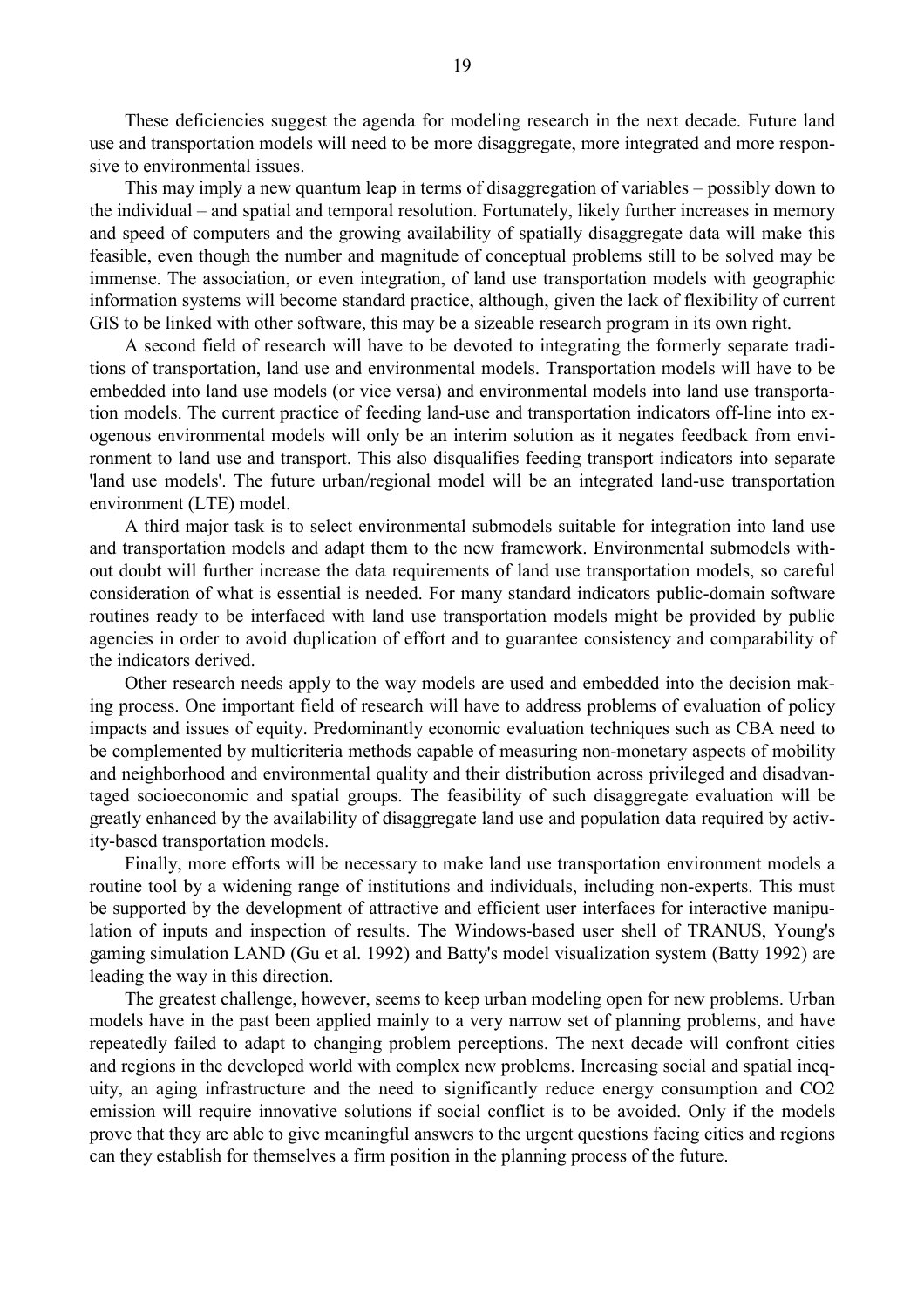# **References**

- Allen, Peter M. and M. Sanglier. 1981. Urban Evolution, Self-Organization, and Decisionmaking. Environment and Planning 13: 167-83.
- Alonso, William. 1964. Location and Land Use. Cambridge, MA: Harvard University Press.
- Amano, Kozo, Tsunekazu Toda and Hirofumi Abe. 1987. Development and Application of a Hierarchical Land-Use Model. Memoirs of the Faculty of Engineering, Kyoto University XLIX, 4: 326-57.
- Amano, Kozo, Tsunekazu Toda and Hirofumi Abe. 1988. A Land-Use Simulation Model Based on the Bidding Competition Among Activities. Proceedings of the Japan Society of Civil Engineers 395, IV-9: 115-23.
- Anas, Alex. 1982. Residential Location Markets and Urban Transportation. New York: Academic Press.
- Anas, Alex. 1983a. Discrete Choice Theory, Information Theory and the Multinomial Logit and Gravity Models. Transportation Research 17 B: 13-23.
- Anas, Alex. 1983b. The Chicago Area Transportation and Land-Use Analysis System. Final Report. Washington, DC: U.S. Department of Transportation.
- Anas, Alex. 1984. Discrete Choice Theory and the General Equilibrium of Employment, Housing and Travel Networks in a Lowry-type Model of the Urban Economy. Environment and Planning A 16: 1489-502.
- Anas, Alex. 1992. NYSIM (The New York Area Simulation Model): A Model for Cost-Benefit Analysis of Transportation Projects. New York: Regional Plan Association.
- Anas, Alex and Richard J. Arnott. 1991. Dynamic Housing Market Equilibrium with Taste Heterogeneity, Idiosyncratic Perfect-Foresight and Stock Conversions. Journal of Housing Economics 1: 2-32.
- Anas, Alex, Göran Cars, Joong Rae Cho, Björn Hårsman, Ulf Jirlow and Folke Snickars. 1987. The Economics of a Regulated Housing Market: Policy Perspectives and Modeling Methods. Stockholm: Swedish Council for Building Research.
- Anas, Alex and Liang S. Duann. 1985. Dynamic Forecasting of Travel Demand, Residential Location and Land Development. Papers of the Regional Science Association 56: 37-58.
- Anderstig, Christer and Lars-Göran Mattson. 1991. An Integrated Model of Residential Employment Location in a Metropolitan Region. Papers in Regional Science: The Journal of the RSAI 70: 167-84.
- Ando, Asao. 1991. Development of a Metropolitan Simulation Model on Spatial Allocations of Activities in Flow and Stock Aspects. Kyoto: Department of Transportation Engineering, Kyoto University.
- Aoyama, Yoshitaka. 1989. A Historical Review of Transport and Land-Use Models in Japan. Transportation Research 23 A: 53-61.
- Batty, Michael. 1992. Urban Modelling in Computer-Graphic and Geographic Information System Environments. Environment and Planning B: Planning and Design 19: 663-88.
- Batty, Michael. 1994. A Chronicle of Scientific Planning: The Anglo-American Modeling Experience. Journal of the American Planning Association 60: 7-16.
- Berechman, Joseph and K.A. Small. 1988. Research Policy and Review 25. Modeling Land Use and Transportation: an Interpretive Review for Growth Areas. Environment and Planning A 20: 1283-422.
- Bertuglia, C.S., Giorgio Leonardi and Alan G. Wilson (eds.). 1990. Urban Dynamics: Designing an Integrated Model. London/New York: Routledge.
- Boyce, David E. 1986. Integration of Supply and Demand Models in Transportation and Location: Problem Formulation and Research Questions. Environment and Planning A 18: 485-89.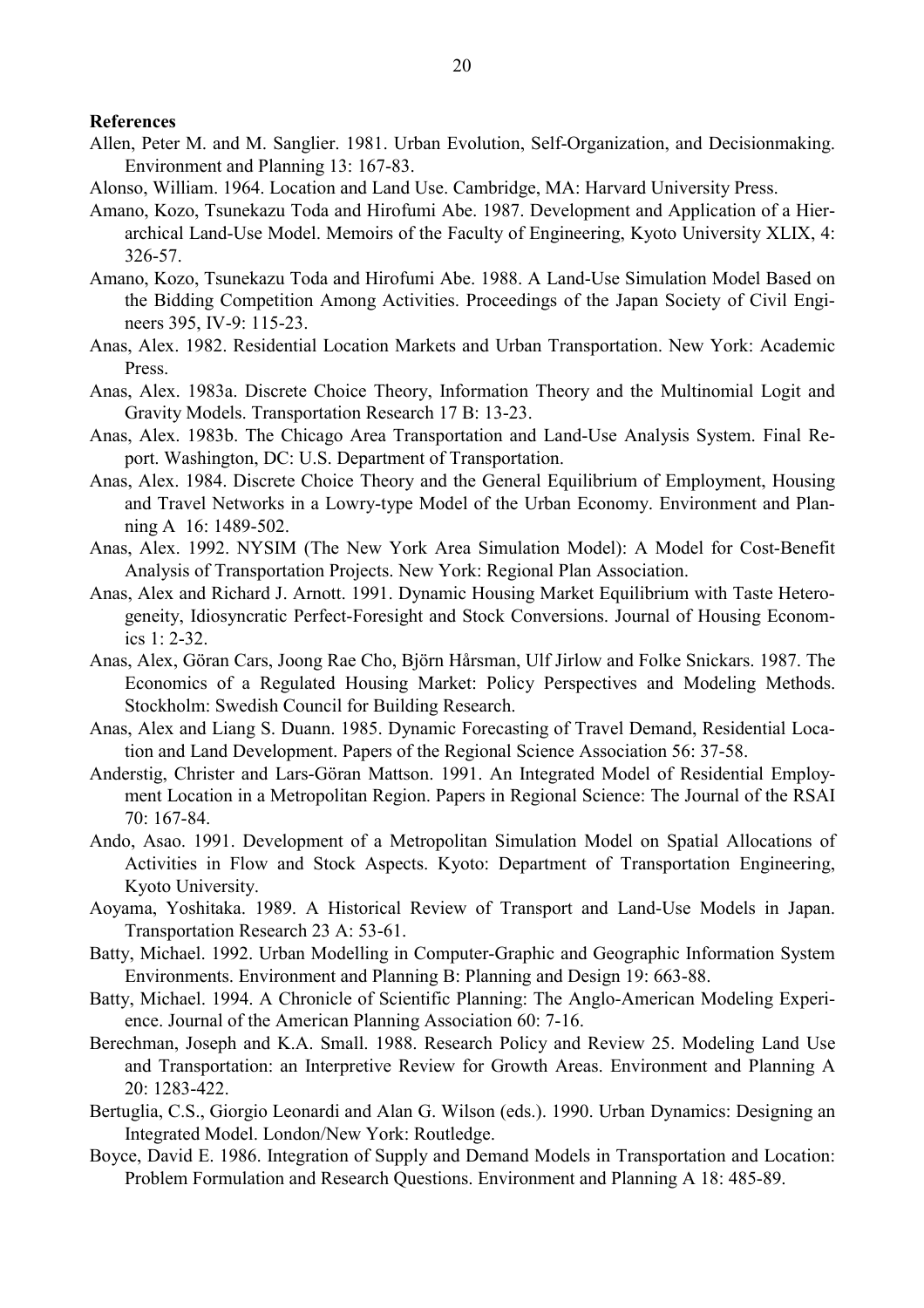- Boyce, David E. 1988. Renaissance of Large-Scale Models. Papers of the Regional Science Association 65: 1-10.
- Boyce, David E. 1990. Network Equilibrium Models of Urban Location and Travel Choices: New Research Agenda. In New Frontiers in Regional Science. Essays in Honour of Walter Isard, edited by Manas Chatterji and Robert E. Kuenne. London: Macmillan, Vol. 1, 238-56.
- Boyce, David E., Kyong S. Chon, M.E. Ferris, Yong J. Lee, K.T. Lin and R.W. Eash. 1985. Implementation and Evaluation of Combined Models of Urban Travel and Location on a Sketch Planning Network. Urbana-Champaign/Chicago: Department of Civil Engineering, University of Illinois at Urbana-Champaign and Chicago Area Transportation Study.
- Boyce, David E., Kyong S. Chon, Yong J. Lee, K.T. Lin and Larry LeBlanc. 1983. Implementation and Computational Issues for Combined Models of Location, Destination, Mode, and Route Choice. Environment and Planning A 15, 9: 1219-30.
- Boyce, David E. and Lars Lundqvist. 1987. Network Equilibrium Models of Urban Location and Travel Choices: Alternative Formulations for the Stockholm Region. Papers of the Regional Science Association 61: 93-104.
- Boyce, David E., M. Tatineni and Y. Zhang. 1992. Scenario Analyses of the Chicago Region with a Sketch Planning Model of Origin-Destination Mode and Route Choice. Final Report to Illinois Department of Transportation. Chicago: Urban Transportation Center, University of Illinois at Chicago.
- Brotchie, John F., John Dickey and Ron Sharpe. 1980. TOPAZ. Lecture Notes in Economics and Mathematical Systems 180. Berlin/Heidelberg/New York: Springer-Verlag.
- de la Barra, Tomás. 1989. Integrated Land Use and Transport Modelling. Cambridge: Cambridge University Press.
- de la Barra, Tomás, Beatriz Pérez and N. Vera. 1984. TRANUS-J: Putting Large Models into Small Computers. Environment and Planning B: Planning and Design 11: 87-101.
- Domencich, Thomas A. and Daniel McFadden. 1975. Urban Travel Demand: a Behavioral Analysis. Amsterdam/Oxford: North Holland Publishing Company.
- Echenique, Marcial H. 1994. Urban and Regional Studies at the Martin Centre: its Origins, Its Present, its Future. Environment and Planning B: Planning and Design 21: 517-33.
- Echenique, Marcial H., Anthony D.J. Flowerdew, John Douglas Hunt, Timothy R. Mayo, Ian J. Skidmore and David C. Simmonds. 1990. The MEPLAN Models of Bilbao, Leeds and Dortmund. Transport Reviews 10: 309-22.
- Goldner, William. 1971. The Lowry Model Heritage. Journal of the American Institute of Planners 37: 100-10.
- Gu, Quilin, Andrew Haines and William Young. 1992. The Development of a Land-Use/Transport Interaction Model. Report 2. Melbourne: Department of Civil Engineering, Monash University.
- Harris, Britton. 1965. New Tools for Planning. Journal of the American Institute of Planners 31: 90-95.
- Harris, Britton. 1985. Urban Simulation Models in Regional Science. Journal of Regional Science 25: 545-67.
- Harris, Britton. 1994. Science in Planning: Past, Present, Future. Journal of the American Planning Association 60: 31-4.
- Hayashi, Yoshitsugu and Kenji Doi. 1989. A Model for Analyzing the Imputation of Commuters' Benefits to Land Property Values. Transport Policy, Management and Technology – Towards 2001. Selected Proceedings of the Fifth World Conference on Transport Research, Yokohama. Ventura: Western Periodicals, Vol. I, 303-17.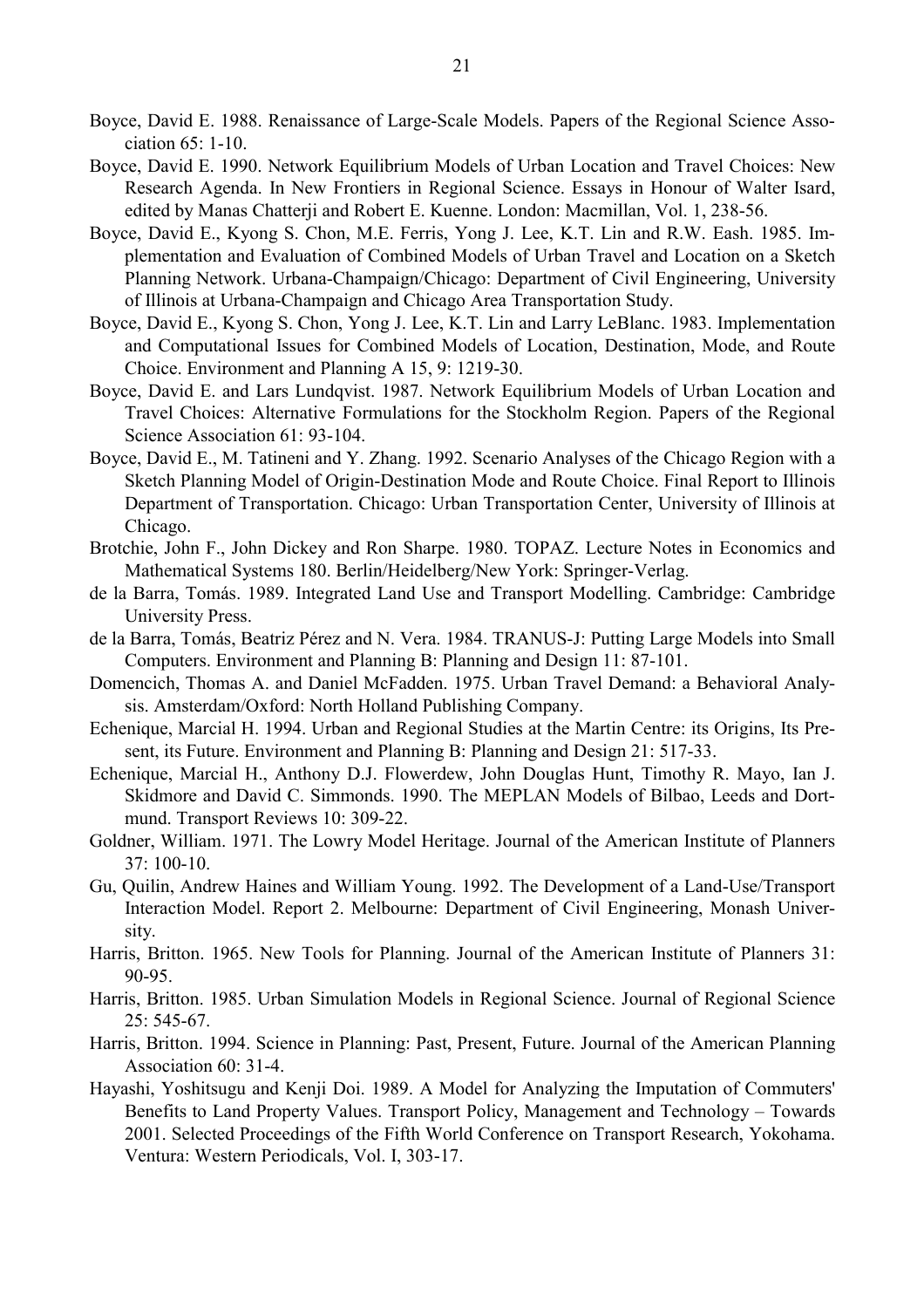- Hayashi, Yoshitsugu and Kenji Doi. 1992. Benefit Incidence of Outer Urban Ring Roads Theory and Case Study of the Nagoya Ring Road. Land Use, Development and Globalisation. Selected Proceedings of the Sixth World Conference on Transport Research, Lyon. St.-Just-la-Pendue: Presse de l'Imprimerie Chirat.
- Hayashi, Yoshitsugu and Yasuo Tomita. 1989. A Micro-Analytic Residential Mobility Model for Assessing the Effects of Transport Improvement. Transport Policy, Management and Technology – Towards 2001. Selected Proceedings of the Fifth World Conference on Transport Research, Yokohama. Ventura: Western Periodicals, 91-105.
- Hunt, John Douglas. 1994. Calibrating the Naples Land-Use and Transport Model. Environment and Planning B Planning and Design 21: 569-90.
- Hunt, John Douglas and David C. Simmonds. 1993. Theory and Application of an Integrated Land-Use and Transport Modelling Framework. Environment and Planning B: Planning and Design 20: 221-44.
- Hutchinson, Bruce and Michael Batty (eds.). 1986. Advances in Urban Systems Modeling. Amsterdam: North Holland.
- Hutchinson, Bruce, Peter Nijkamp and Michael Batty (eds.). 1985. Optimization and Discrete Choice in Urban Systems. Berlin/Heidelberg/New York: Springer-Verlag.
- Kain, John F. 1987. Computer Simulation Models of Urban Location. In Handbook of Regional and Urban Economics, Vol. II, edited by Edwin S. Mills. Amsterdam: Elsevier Publishers, 847-75.
- Kain, John F. and William C. Apgar, Jr. 1985. Housing and Neighborhood Dynamics: A Simulation Study. Cambridge, MA: Harvard University Press.
- Kim, Tschangho John. 1989. Integrated Urban Systems Modeling: Theory and Applications. Dordrecht/Boston/ London: Kluwer Academic Publishers.
- Lotka, A. (1920): Analytical notes on certain rhythmic relations in organic systems. Proceedings of the U.S. National Academy of Sciences 6, 410-415.
- Landis, John D. 1992. BASS II: A New Generation of Metropolitan Simulation Models. Working Paper 573. Berkeley, CA: Institute of Urban and Regional Development, University of California at Berkeley.
- Landis, John D. 1993. CUF Model Simulation Results: Alternative Futures for the Greater Bay Area Region. Working Paper 592. Berkeley, CA: Institute of Urban and Regional Development, University of California at Berkeley.
- Landis, John D. The California Urban Futures Model: a New Generation of Metropolitan Simulation Models. Environment and Planning B: Planning and Design 21 399-422.
- Lee, Douglass B., Jr. 1973. Requiem for Large-Scale Models. Journal of the American Institute of Planners 39: 163-78.
- Lombardo, S.T. and Giovanni A. Rabino. 1984. Nonlinear Dynamic Models for Spatial Interaction: The Results of Some Empirical Experiments. Papers of the Regional Science Association 55: 83-101.
- Lundqvist, Lars. 1978. Planning for Freedom of Action. In Spatial Interaction Theory and Planning Models, edited by Anders Karlqvist, Lars Lundqvist, Folke Snickars and Jörgen W. Weibull. Amsterdam: North Holland, 307-34.
- Lundqvist, Lars. 1979. Models of Stockholm: Policy Perspectives. Sistemi Urbani 3: 91-99.
- Lundqvist, Lars. 1989. A Model System for Metropolitan Energy Studies. In Spatial Energy Analysis edited by Lars Lundqvist, Lars-Göran Mattson and Erik Anders Eriksson. Aldershot: Avebury, 245-69.
- Lundqvist, Lars. Tschangho John Kim and Jeong Hyun Rho. 1992. On the Application of an Integrated Land-Use Transportation Model to Stockholm. Land Use, Development and Globalisa-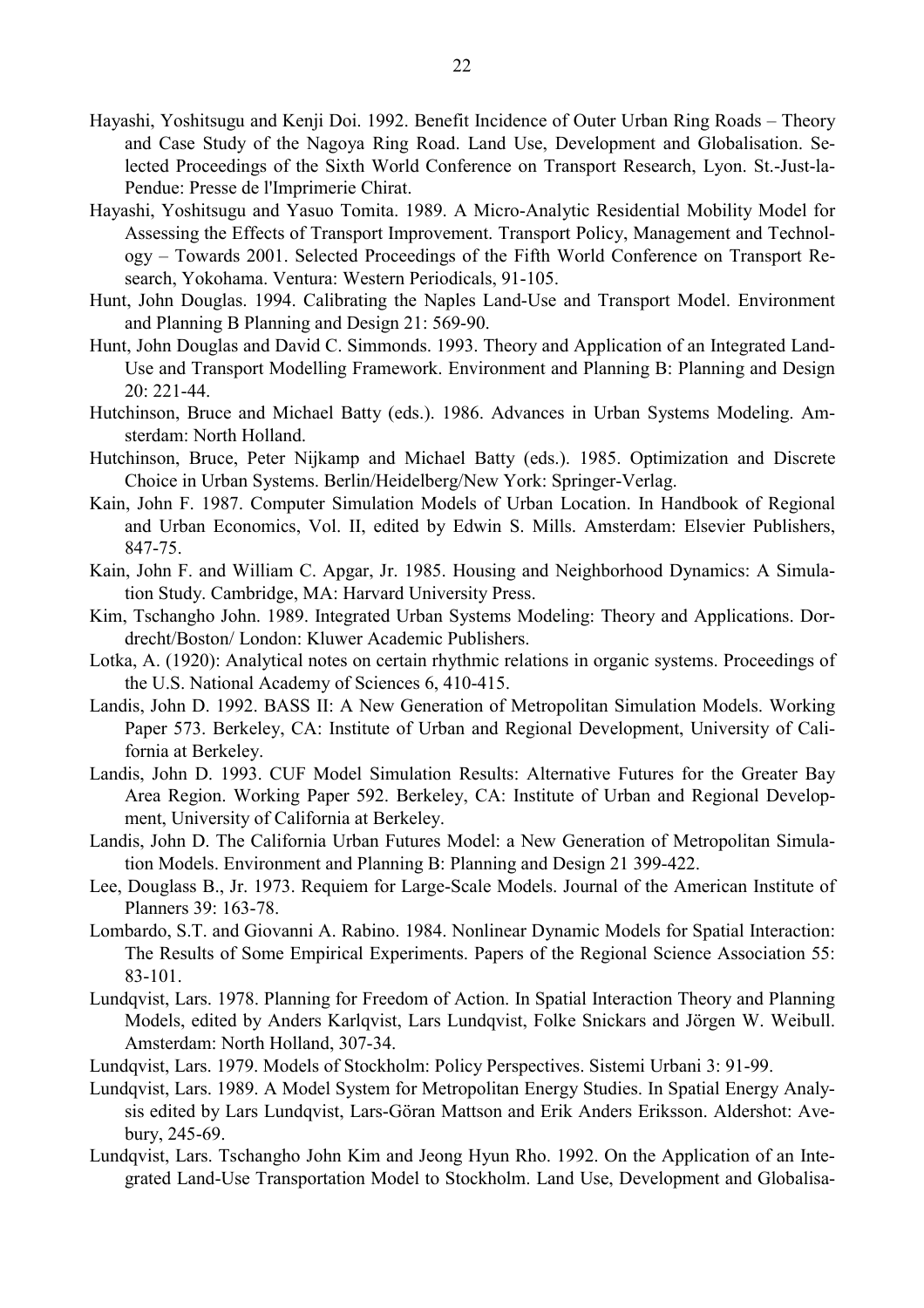tion. Selected Proceedings of the Sixth World Conference on Transport Research, Lyon. St.- Just-la-Pendue: Presse de l'Imprimerie Chirat.

- Mackett, Roger L. 1983. The Leeds Integrated Land-Use Transport Model (LILT). Supplementary Report SR 805. Crowthorne: Transport and Road Research Laboratory.
- Mackett, Roger L. 1990a. MASTER Model (Micro-Analytical Simulation of Transport, Employment and Residence). Report SR 237. Crowthorne: Transport and Road Research Laboratory.
- Mackett, Roger L. 1990b. Comparative Analysis of Modelling Land-Use Transport Interaction at the Micro and Macro Levels. Environment and Planning A 22: 459-75.
- Mackett, Roger L. 1990c. The Systematic Application of the LILT Model to Dortmund, Leeds and Tokyo. Transport Reviews 10: 323-38.
- Mackett, Roger L. 1991a. A Model-Based Analysis of Transport and Land-Use Polices for Tokyo. Transport Reviews 11: 1-18.
- Mackett, Roger L. 1991b. LILT and MEPLAN: a Comparative Analysis of Land-Use and Transport Policies for Leeds. Transport Reviews 11: 131-54.
- Martinez, Francisco J. 1991. Transport Investments and Land Values Interaction: The Case of Santiago City. Proceedings of the PTRC Summer Annual Meeting. London: PTRC, 45-58.
- Martinez, Francisco J. 1992a. Towards the 5-Stage Land-Use Transport Model. Land Use, Development and Globalisation. Selected Proceedings of the Sixth World Conference on Transport Research, Lyon. St.-Just-la-Pendue: Presse de l'Imprimerie Chirat, 79-90.
- Martinez, Francisco J. 1992b. The Bid-Choice Land-Use Model: an Integrated Economic Framework. Environment and Planning A 24: 871-85.
- Miyagi, Toshihiko. 1989. A Combined Residential Location and Transport Network Equilibrium Model. Transport Policy, Management and Technology – Towards 2001. Selected Proceedings of the Fifth World Conference on Transport Research, Yokohama. Ventura: Western Periodicals, 123-37.
- Miyamoto, Kazuaki and Keiichi Kitazume. 1989. A Land-Use Model Based on Random Utility / Rent-Bidding Analysis (RURBAN). Transport Policy, Management and Technology – Towards 2001. Selected Proceedings of the Fifth World Conference on Transport Research, Yokohama. Ventura: Western Periodicals, Vol. IV, 107-21.
- Miyamoto, Kazuaki, Hideo Nakamura and Eihan Shimizu. 1986. A Land Use Model Based on Disaggregate Behavioral Analyses. Proceedings of the Fourth World Conference on Transport Research, 1535-50.
- Morisugi, Hisa, Eijo Ohno and Toshihiko Miyagi. 1992. Benefit Incidence of Urban Ring Road Theory and Case Study of the Gifu Ring Road. Land Use, Development and Globalisation. Selected Proceedings of the Sixth World Conference on Transport Research, Lyon. St.-Just-la-Pendue: Presse de l'Imprimerie Chirat.
- Nakamura, Hideo, Yoshitsugu Hayashi and Kazuaki Miyamoto. 1983. Land-Use Transportation Analysis System for a Metropolitan Area. Transportation Research Record 931: 12-19.
- Nijkamp, P., Reggiani, A. (1992): Spatial competition and ecologically based socio-economic models. Socio-Spatial Dynamics 3, 2, 89-109.
- Oppenheim, Norbert. 1986. Dynamic Forecasting of Urban Shopping Travel Demand. Transportation Research 20 B: 391-402.
- Oppenheim, Norbert. 1988. An Economic Base Equilibrium Model of Urban Activity Location. Unpublished Working Paper. New York: Department of Civil Engineering, City University of New York.
- Oppenheim, Norbert. 1989. Equilibrium Commercial Activity and Travel Distribution: Incorporating Endogenous Prices and Travel Costs into the Harris-Wilson Framework, with some Numerical Experiments. Transportation Research 23 B: 225-42.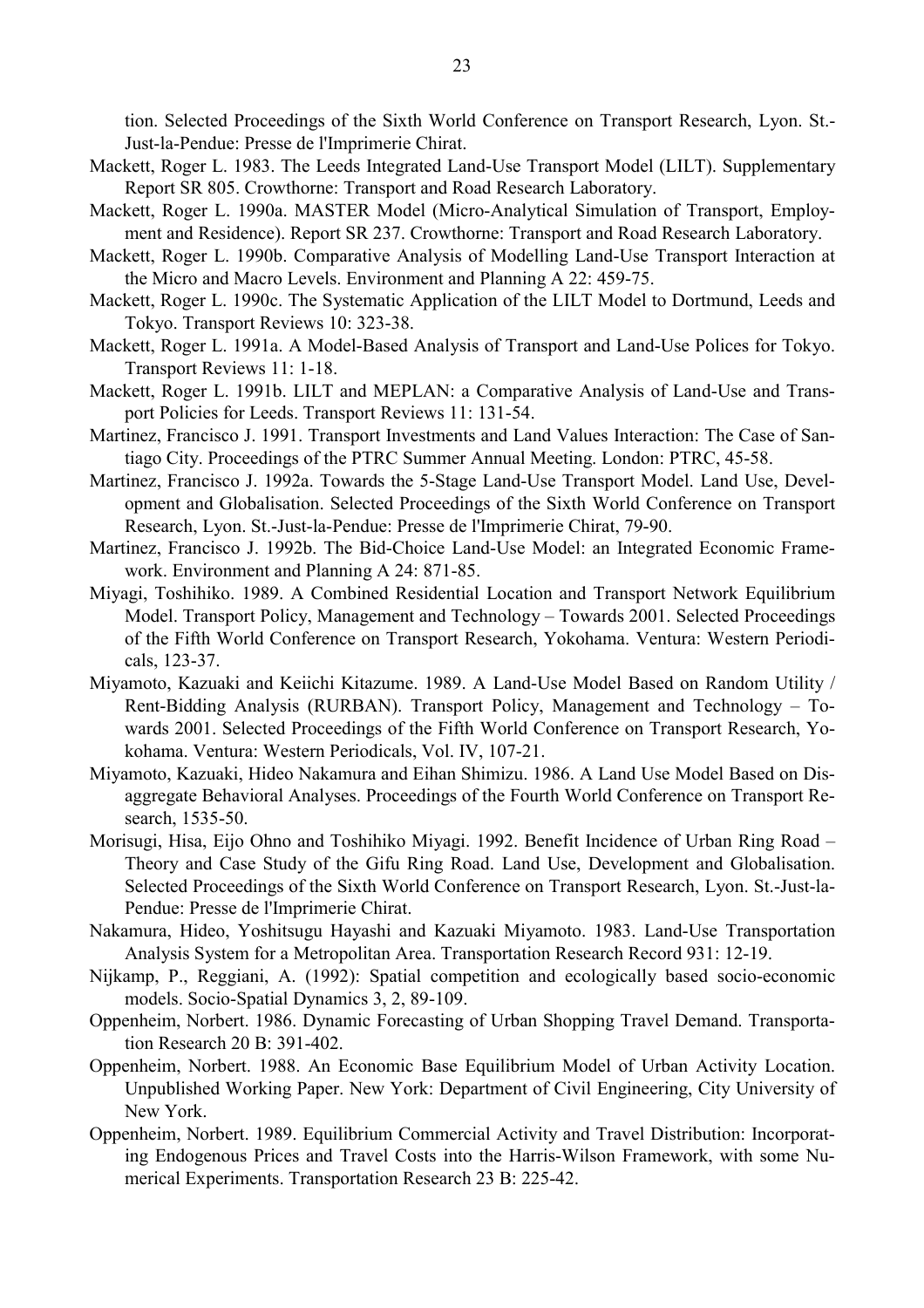- Paulley, Neil J. and F. Vernon Webster. 1991. Overview of an International Study to Compare Models and Evaluate Land-Use and Transport Policies. Transport Reviews 11: 197-222.
- Prastacos, Poulicos. 1986. An Integrated Land-Use-Transportation Model for the San Francisco Region. Environment and Planning A 18: 307-22 and 511-28.
- Pumain, Denise, T. Saint Julien and L. Sanders. 1984. Dynamics of Spatial Structure in French Urban Agglomerations. Papers of the Regional Science Association 55: 71-82.
- Putman, Stephen H. 1983. Integrated Urban Models: Policy Analysis of Transportation and Land Use. London: Pion.
- Putman, Stephen H. 1991. Integrated Urban Models 2. New Research and Applications of Optimization and Dynamics. London: Pion.
- Rickaby, P. 1991. Energy and Urban Development in an Archetypical English Town. Environment and Planning B: Planning and Design 18: 153-75.
- Roy, John R. 1992. Transport Efficiency in Cities with Subcentres. Land Use, Development and Globalisation. Selected Proceedings of the Sixth World Conference on Transport Research, Lyon. St.-Just-la-Pendue: Presse de l'Imprimerie Chirat, 291-302.
- Rho, Jeong Hyun and Tschangho John Kim. 1989. Solving a Three-Dimensional Urban Activity Model of Land Use Intensity and Transport Congestion. Journal of Regional Science 29: 595- 613.
- Spiekermann, Klaus and Michael Wegener. 1995. Microsimulation and GIS: Prospects and First Experience. In From GIS to PSS edited by Richard E. Klosterman. Piscataway, NJ: Center for Urban Policy Research, Rutgers University (forthcoming).
- Volterra, V. (1931): Leçons sur la théorie mathématique de la lutte pour la vie. Gauthier-Villars, Paris.
- Webster, F. Vernon, Philip H. Bly and Neil J. Paulley (eds.). 1988. Urban Land-Use and Transport Interaction. Policies and Models. Report of the International Study Group on Land-Use/Transport Interaction (ISGLUTI). Aldershot: Avebury.
- Webster, F. Vernon and Mira Dasgupta. 1991. Land Use and Transport Interactions: Report of the ISGLUTI Study. Crowthorne: Transport and Road Research Laboratory.
- Webster, F. Vernon and Neil J. Paulley. 1990. An International Study on Land-Use and Transport Interaction. Transport Reviews 10: 287-308.
- Wegener, Michael. 1985. The Dortmund Housing Market Model: A Monte Carlo Simulation of a Regional Housing Market. In Microeconomic Models of Housing Markets edited by Konrad Stahl. Lecture Notes in Economic and Mathematical Systems 239. Berlin/Heidelberg/New York: Springer-Verlag, 144-91.
- Wegener, Michael. 1986a. Transport Network Equilibrium and Regional Deconcentration. Environment and Planning A 18: 437-56.
- Wegener, Michael. 1986b. Integrated Forecasting Models of Urban and Regional Systems. London Papers in Regional Science 15, Integrated Analysis of Regional Systems, 9-24.
- Wegener, Michael. 1987. Transport and Location in Integrated Spatial Models. In Transportation Planning in a Changing World, edited by Peter Nijkamp and Shalom Reichman. Aldershot: Gower, 208-25.
- Wegener, Michael. 1994. Operational Urban Models: State of the Art. Journal of the American Planning Association 60: 17-29.
- Wegener, Michael. Friedrich Gnad and Michael Vannahme. 1986. The Time Scale of Urban Change. In Advances in Urban Systems Modelling, edited by Bruce Hutchinson and Michael Batty. Amsterdam: North Holland, 145-97.